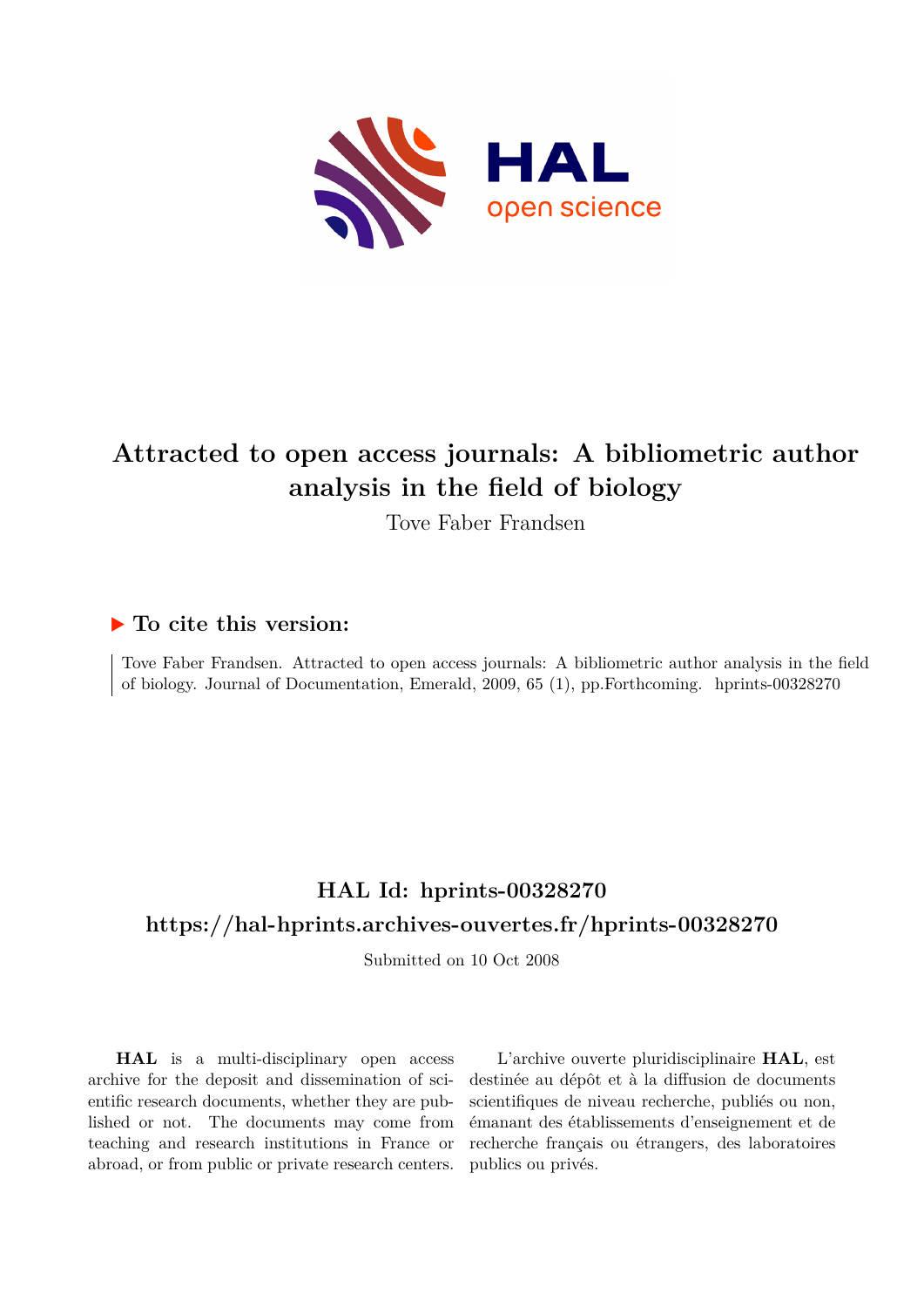# Attracted to open access journals: A bibliometric author analysis in the field of biology

**Tove Faber Frandsen1**

Royal School of Library and Information Science Copenhagen S. Denmark tff@db.dk

**Purpose** - Scholars from developing countries have limited access to research publications due to expensive subscription costs. However, the open access movement is challenging the constraint to access. Consequently, researchers in developing countries are often mentioned as major recipients of the benefits when advocating open access (OA). One of the implications of that argument is that authors from developing countries are more likely to perceive open access positively than authors from developed countries. The present study is an investigation of the use of open access by researchers from developing countries and is thus a supplement to the existing author surveys and interviews.

**Design/methodology/approach** – Bibliometric analyses of both publishing behaviour and citing behaviour in relations to OA publishing provide evidence of the impact of open access on developing countries.

**Findings** – The results of the multivariate linear regression show that open access journals are not characterised by a different composition of authors than the traditional toll access journals. Furthermore, the results show that authors from developing countries do not cite open access more than authors from developed countries.

**Originality/value** – This paper argues that authors from developing countries are not more attracted to open access than authors from developed countries.

**Keywords** – open access, bibliometrics, author analysis, developing countries.

**Article Type:** Research paper

 $\overline{a}$ 

 $1$  The author wishes to thank Jesper W. Schneider for valuable comments and suggestions.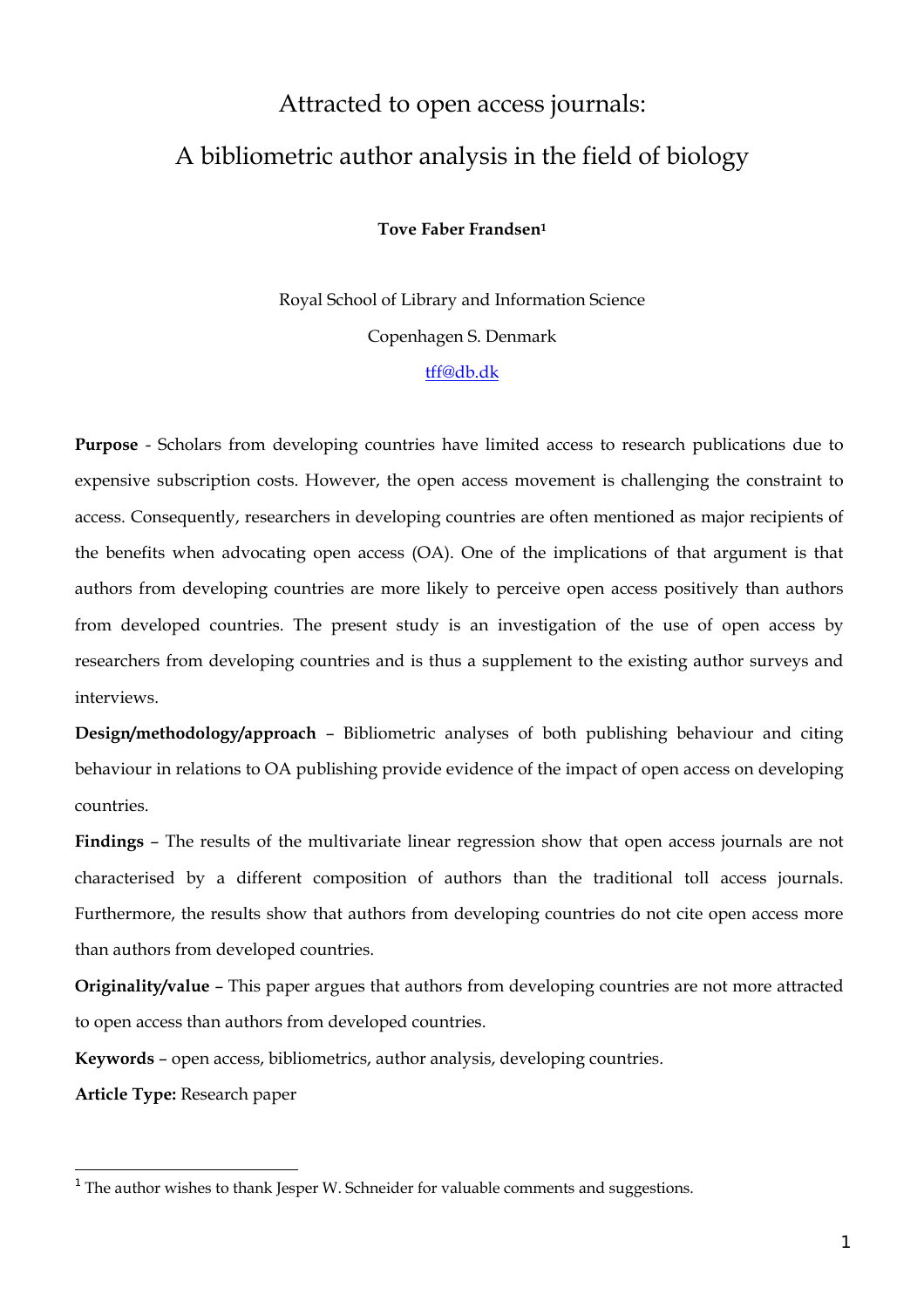"The advent of Open Access strategies […] has the potential to revolutionize access to essential research" (Kirsop & Chan, 2005).

#### **Introduction**

 $\overline{a}$ 

The poorest countries 2 will benefit the most from OA initiatives, although some will have a greater impact than others (Kirsop & Chan, 2005). Chan and Kirsop (2001) list several advantages for developing countries: (a) free access to research information from developed countries; (b) researchers in developing countries can archive their own research and thus make it available to researchers in developed countries; (c) local research can be distributed.

Developing countries are often mentioned when describing the advantages of open access: "One of the great beneficiaries of open access may be users in developing countries, where there are currently some universities with no journal subscriptions at all" (Wikipedia.org/wiki/open\_access). Along the same lines Xuemao and Chang (2006) state that "OA will benefit the developing countries in the twoway scholarly communication and accelerate the development of science accordingly." Furthermore, Nicholas, Huntingdon and Jamali (2007: 877) makes the prediction about a journal (Nucleic Acids Research) moving to an OA model "(that) it would be assumed that there is some further growth in the pipeline, predominantly from second and third world users".

The open access movement consists of various objectives but essential for the movement is the ambition of distributing peer-reviewed (journal) literature freely available to the public through the internet. The success of open access greatly depends on authors supporting the principle of open access by using an OA model for their publications. Several models for financing open access have been proposed, and Willinsky (2006) identifies ten different financing models. However, simplifying the complexity of financing models open access can be seen as consisting of two main strategies for

<sup>&</sup>lt;sup>2</sup> "Poor countries" is one of many terms used to refer to "less developed countries", "developing countries" (see e.g. Chan & Kirsop, 2001 and Kirsop & Chan, 2005) and nations of the "South" (see e.g. Lor & Britz, 2005). Another term is "peripheral countries", although it should be noted that that term is not necessarily used as an equivalent to the aforementioned terms. Peripheral countries in science can be used to describe "not-central countries" in terms of language (Bordons, Fernandez, & Gomez, 2002; Velho, 1986). However, the term can also be used to describe countries "whose economic potential is small and where financial support of science is relatively small" (Puliselic & Petrak, 2006).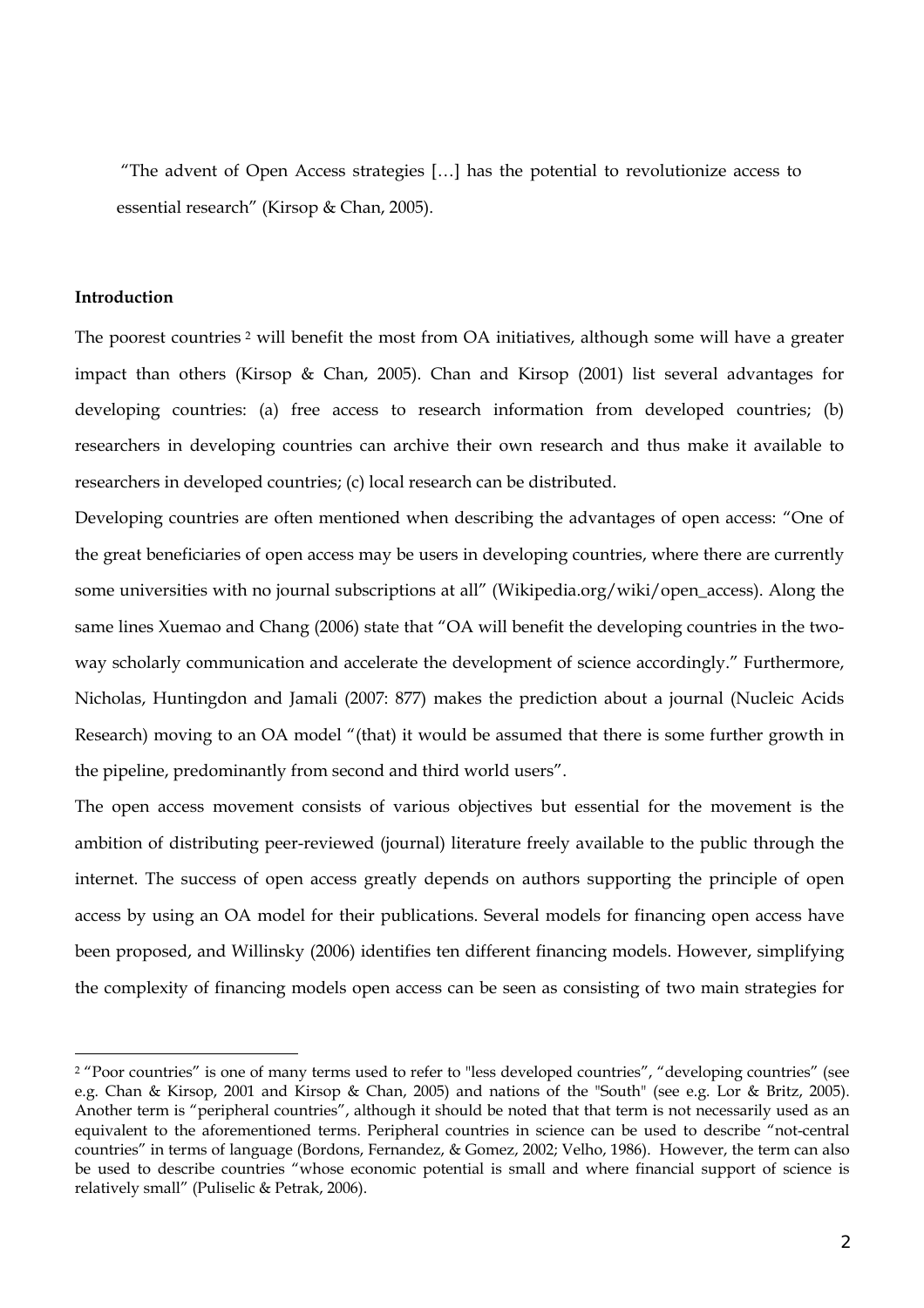achieving open access: open access journals and self-archiving3. Both strategies depend greatly on authors being willing to support open access by making their own work available either through selfarchiving or open access publishing.

One of the implications of viewing authors from developing countries as great beneficiaries of open access is that such authors are more likely to perceive OA positively than authors from developed countries as it enables them to access research that they otherwise would have had limited access to due to expensive subscription costs. Correspondingly, authors from developed countries should perceive OA less positively than authors from developing countries as they already have access to the necessary research publications within their field.

However, this hypothesis is somewhat contradicted by the results of Swan and Brown (2005) as they find the perception of open access to be tied to a number of other factors than the geographic location of the author.4 One of the results from the survey is that the principle of free access is the strongest imperative for publishing in an open access journal. Furthermore, authors publishing in an open access journal consider it to have a larger audience than toll-access journals, to publish more rapidly and to be prestigious in their field. On the other hand, authors who have not (yet) published in an open access journal state that it is due to being unfamiliar with open access journals in their field and being unable to identify a suitable open access journal to publish in. Perception of open access journals is closely related to having published in an open access journal or not. Swan and Brown (2005) analyse geographical relations on the basis of the region of the author. However, the geographical origin is only included in a very limited amount of their analyses, and the number of respondents from the developing countries are small (e.g. 52 respondents from African countries and 39 from China). Finally, analysing the questions by geographic origin does not reveal a clear pattern. Furthermore, as stated by Papin-Ramcharan and Dawe (2006), developing countries may not be able to fully benefit from the advantages of OA:

 $\overline{a}$ 

<sup>&</sup>lt;sup>3</sup> The green self-archiving strategy comprises of persuading authors to self-archive the articles they publish in traditional toll-access journals in institutional open access archives. The many archives are to be searched collectively provided that they comply with a standard. The gold open access publishing strategy comprises of creating or converting traditional toll-access journals into open access journals. Furthermore, the strategy includes finding funding support for the publication costs and persuading authors to publish in open access journals (Harnad et al., 2004). More colours have been added to the scheme to describe the hybrids (Jenkins et al., 2007).

<sup>&</sup>lt;sup>4</sup> The response rate (about 5 per cent) in the survey by Swan and Brown (2005) must be taken into account as such small samples may not necessarily be generalisable.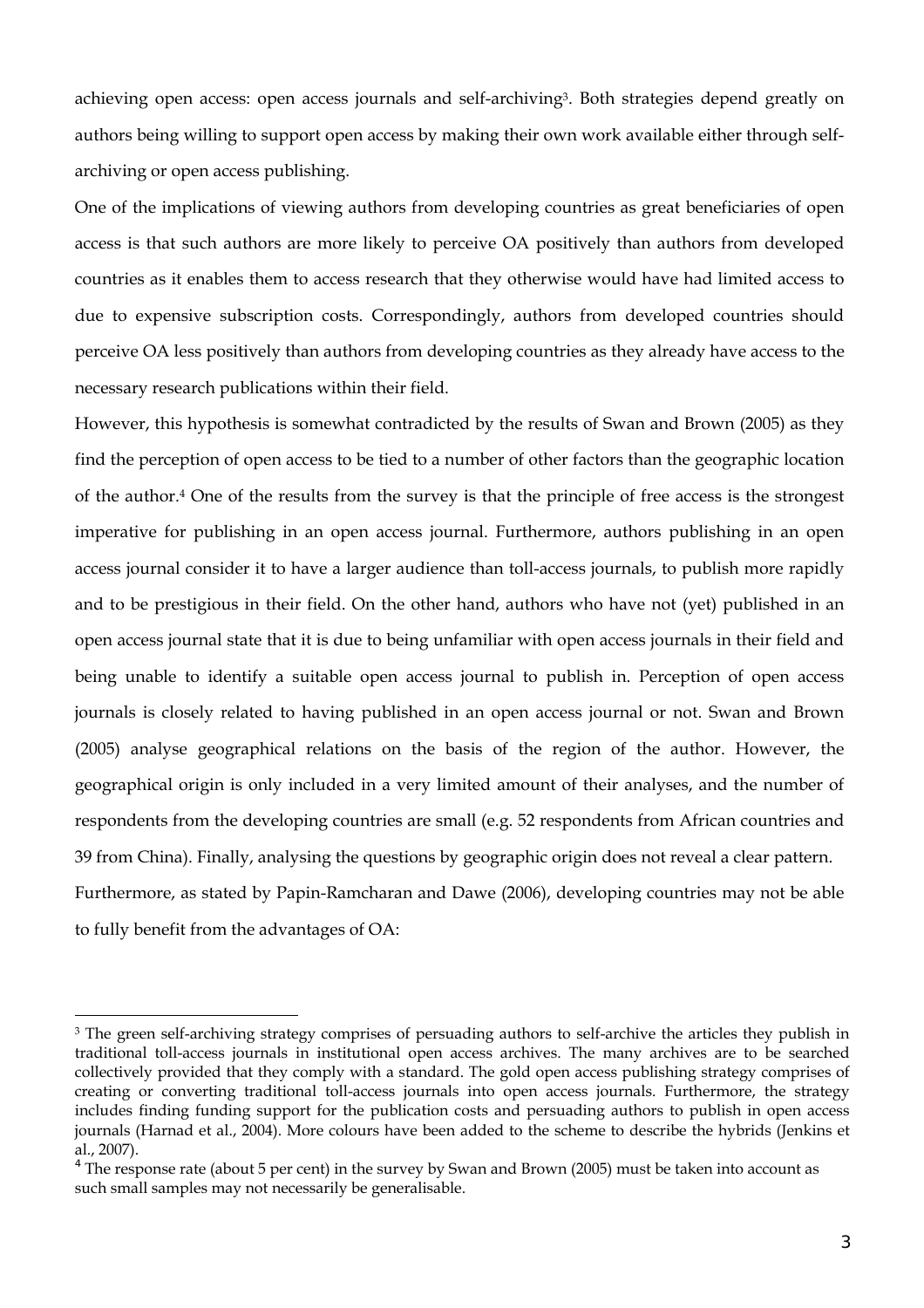"Although there are the obvious benefits to developing country researchers of free access to the scholarly literature, there are many hindrances to such researchers fully benefiting from this largesse." (Papin-Ramcharan & Dawe, 2006: 24)

Papin-Ramcharan and Dawe (2006) move on to claim that developing countries are struggling with technical, financial, human and infrastructural limitations making the scholars in these countries unable to access the research publications of others and disseminate their own research results the way it is intended by the open access movement. However, the specific issues of developing countries are easily overlooked when focusing on the many difficulties of achieving open access (see e.g. Björk, 2004).

The purpose of the present study is to analyse the behaviour of authors in relation to OA publishing. More specifically, the aim is to examine whether the behaviour of authors can be tied to author characteristics (in terms of geographic location) or journal characteristics (being familiar with the open access principle). The main research question can be elaborated into the following subquestions:

- Are authors from developing countries more attracted to publishing in OA journals? Are OA journals thus characterised by a greater share of authors from developing countries than traditional subscription based journals?
- Do authors from developed and developing countries cite differently in OA journals than authors of same nationalities publishing in NOA journals?

#### **Related research**

This study draws primarily on existing studies of author analyses in relation to OA and analyses of the degree of internationality.

The existing literature provides numerous author analyses in relation to OA and several of them indicate various author reservations. Author reservations can be seen falling in three categories: (a) willingness to pay, (b) perception of quality and (c) awareness of OA. Willingness to pay for OA is a complicated issue as authors are willing to pay although not the full costs. Cozzarelli, Fulton and Sullenberger (2004) conduct a survey of authors having their paper accepted for publishing in The Proceedings of the National Academy of Sciences USA (PNAS) in a two month period in 2003.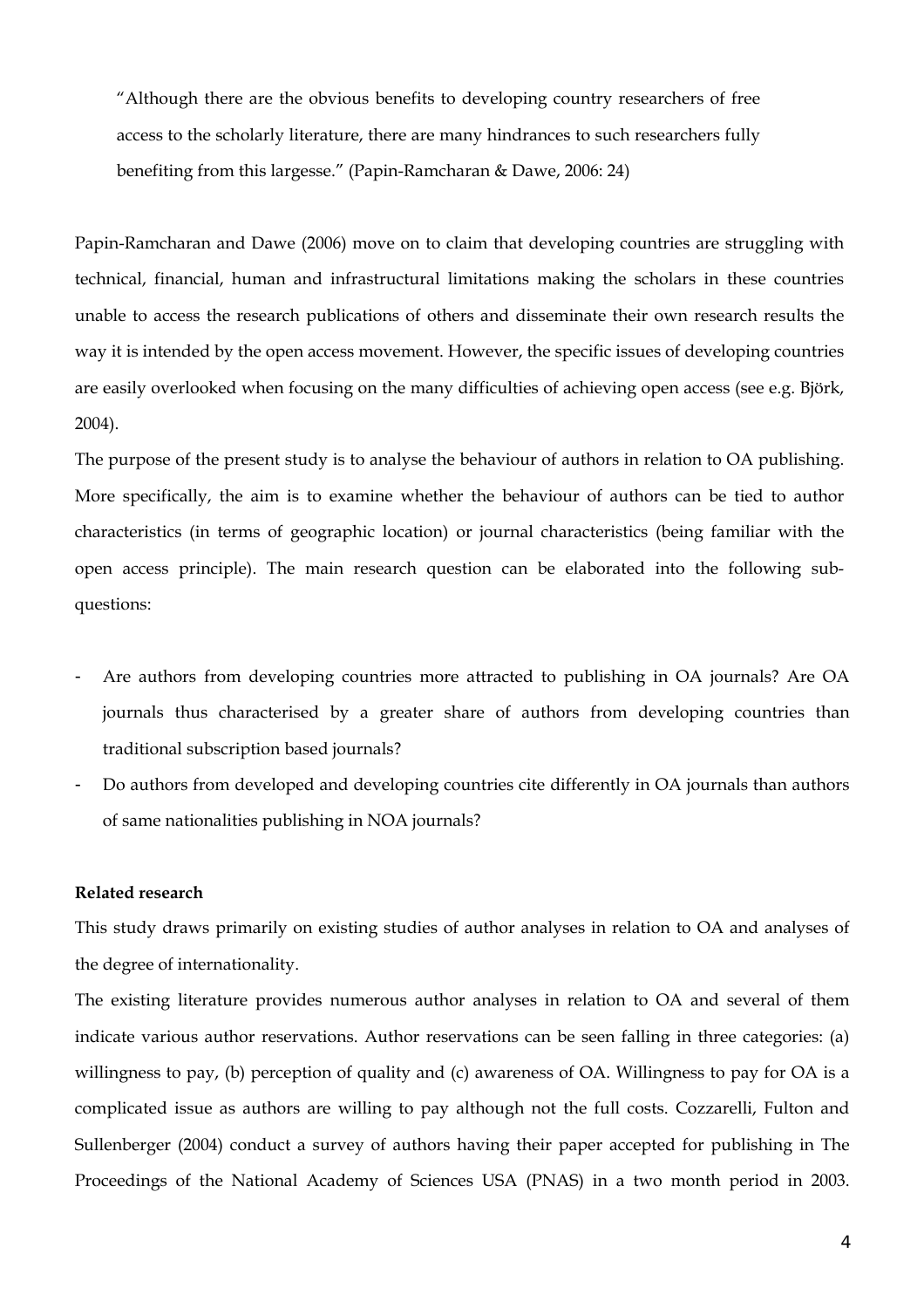Although restricted to a very small data sample their analysis shows that almost 50 per cent of the authors would be willing to pay a surcharge to make their PNAS article open access. However, almost 80 per cent of those willing to pay would only agree to a surcharge of \$500 which is in contrast to the estimated costs in 2004 of \$2500 (Wellcome Trust, 2004). Richardson and Saxby (2004) investigate the willingness of authors to pay an author charge of \$500 per article in the journal Nucleic Acids Research and attain agreement from 90 per cent of the papers in an issue in January 2004. The surveys by Rowlands, Nicholas, and Huntingdon (2004a,b) and Nicholas, Huntingdon and Rowlands (2005) reveal discipline variances in the willingness to pay author charges. 5

Secondly, the perceived quality is a crucial issue in the development of OA. Hess et al. (2007) study the perception of OA publishing based on 688 responses to an online survey. They find very positive attitudes towards the OA principle in general. However, at the same time authors are reluctant to publish their own work in OA journals. Pelizzari (2003) surveys the staff at two faculties of a single university, but the sample size is too limited to be able to make any solid conclusions. Furthermore, a survey by Schroter and Tite (2006) including 468 respondents (a response rate of 42 per cent) reveals that 66 per cent of authors would prefer publishing in a journal that is not an open access author-pays journal. Furthermore, Schroter, Tite and Smith (2005) interview 28 authors, and although the results can hardly be generalised, they conclude that authors perceive journal quality to be more significant than any potential author charges when deciding on a journal to submit a paper to.

Thirdly, many authors are not aware of open access (Rowlands, Nicholas & Huntingdon, 2004a,b; Nicholas, Huntingdon & Rowlands, 2005). Schroter, Tite and Smith (2005) find that authors are increasingly aware of open access although few have published in an OA journal.

Summing up the existing author analyses, it is fair to say that they are mostly limited to experiments with heavily subsidised author charges, low response rates and limited samples. Furthermore, they are all based on either surveys or interviews. There seems to be a lack of investigations on a larger scale focusing less on the opinions of authors and more on the actual publishing and citing behaviour of authors. Large scale investigations are possible using bibliometrics, however, the existing bibliometric studies have focused modestly on OA and author behaviour.

The degree of internationality has been the subject of several analyses. The term "international" lacks a clear definition leading to a highly ambiguous term according to Buela-Casal et al. (2006). Their aim is to construct a set of criteria designed to measure the degree of internationality and identify four

 $\overline{a}$ 

 $5$  It should be noted that the response rate is very low (less than  $5$  per cent).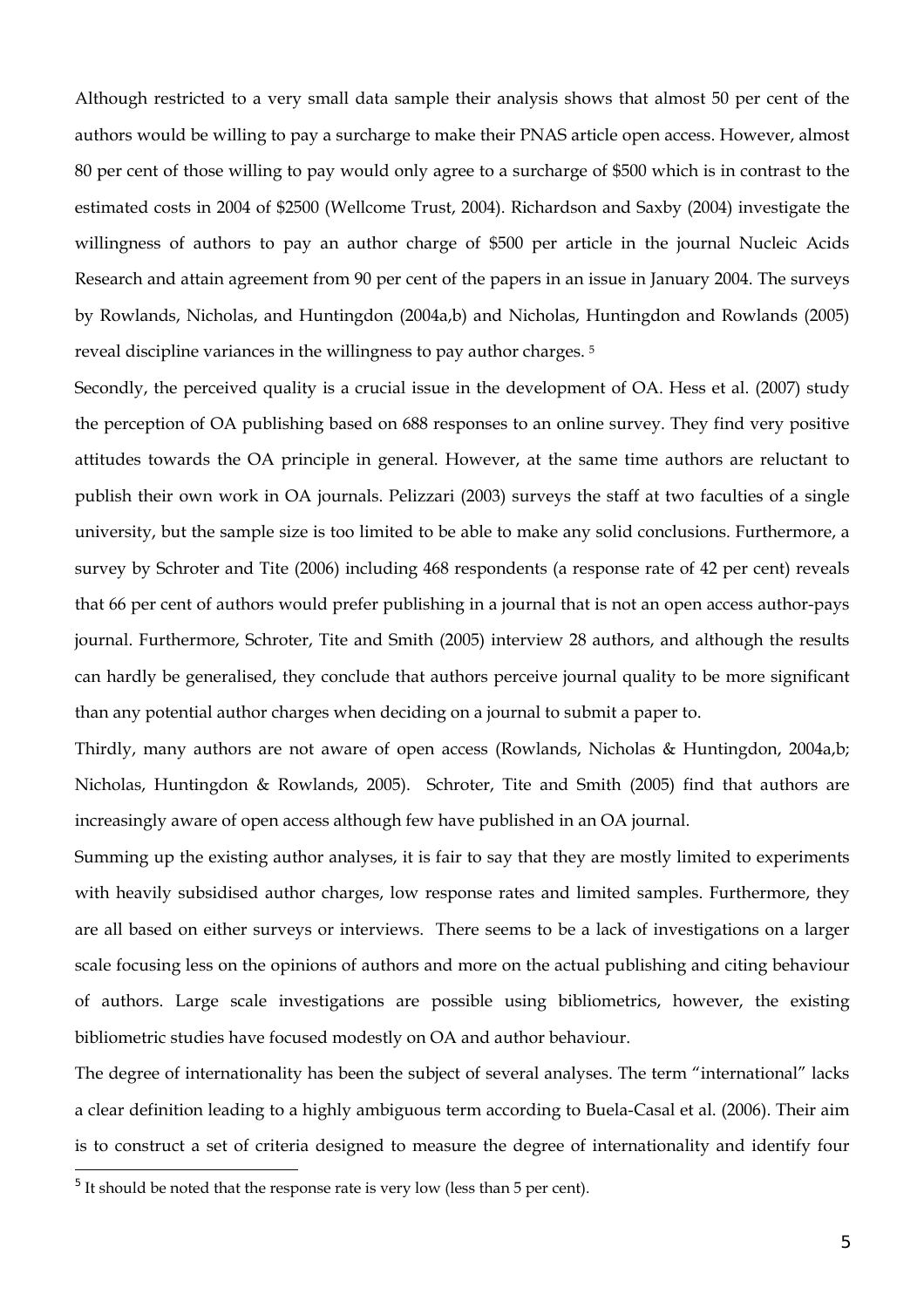core criteria. The first is the multinational collaboration patterns (the share of articles written by at least two authors affiliated to institutions from two different countries). The remaining criteria are the multinational distribution of editorial board members, associate editors and authors. Using these criteria or another set of criteria the analyses can be made on various levels. One approach is on the level of countries (e.g. Glänzel & Schubert, 2005; Schubert & Glänzel, 2006) and another is on the level of disciplines (e.g. Abt, 2007; Jappe, 2007). A subset of the analyses of internationality is focused on developing countries and the centre of attention is typically on the collaboration patterns of one or a few developing countries (e.g. Kim, 2005; Royle et al., 2007), and in some cases the studies are also delineated to only one or a few disciplines (e.g. Kim, 2006).

As can be seen from this review of the existing literature, to make definitive conclusions about the potentials of open access for developing countries, there is a need for more studies in this research area, especially those analysing developing countries at a larger scale and investigate the actual publishing and citing behaviour of authors from those countries.

#### **Data**

This paper is based on two analyses. Although the first is a publication analysis and the second is a citation analysis, the starting points of the two analyses are the same. The dataset collected for the analyses includes journals from the discipline of biology using the classification scheme of Ulrich's Periodicals Directory<sup>™</sup> (Ulrich's). Biology is a field characterised by a large number of OA journals making it a suitable field for this study. The dataset consists of a selection of 150 journals that are either general biology journals or belong to one or several of the following sub-disciplines: entomology, zoology, microbiology, biochemistry, genetics, and biotechnology.

The classification scheme used by Ulrich's is only one scheme among many possible as countless different classification systems can be used to divide a discipline. First and foremost the discipline needs to be determined which may not necessarily be an easy task. Levine (1965) uses the terms bio sciences, life sciences, human biology and biology. Furthermore, Levine (1965: 346) states that "(t)he particular system used is determined by preference and proposed use." According to Dullemeijer (1980) the principle of a division in biology can be made on objects and aspects. He stresses that "(d)ividing biology into subdisciplines is not merely an amusing game, but the basis for management in a science policy and a necessity for theoretical biology" (Dullemeijer, 1980: 87). It must be noted that the division used in this study is made on journal level and not on the more detailed level of articles.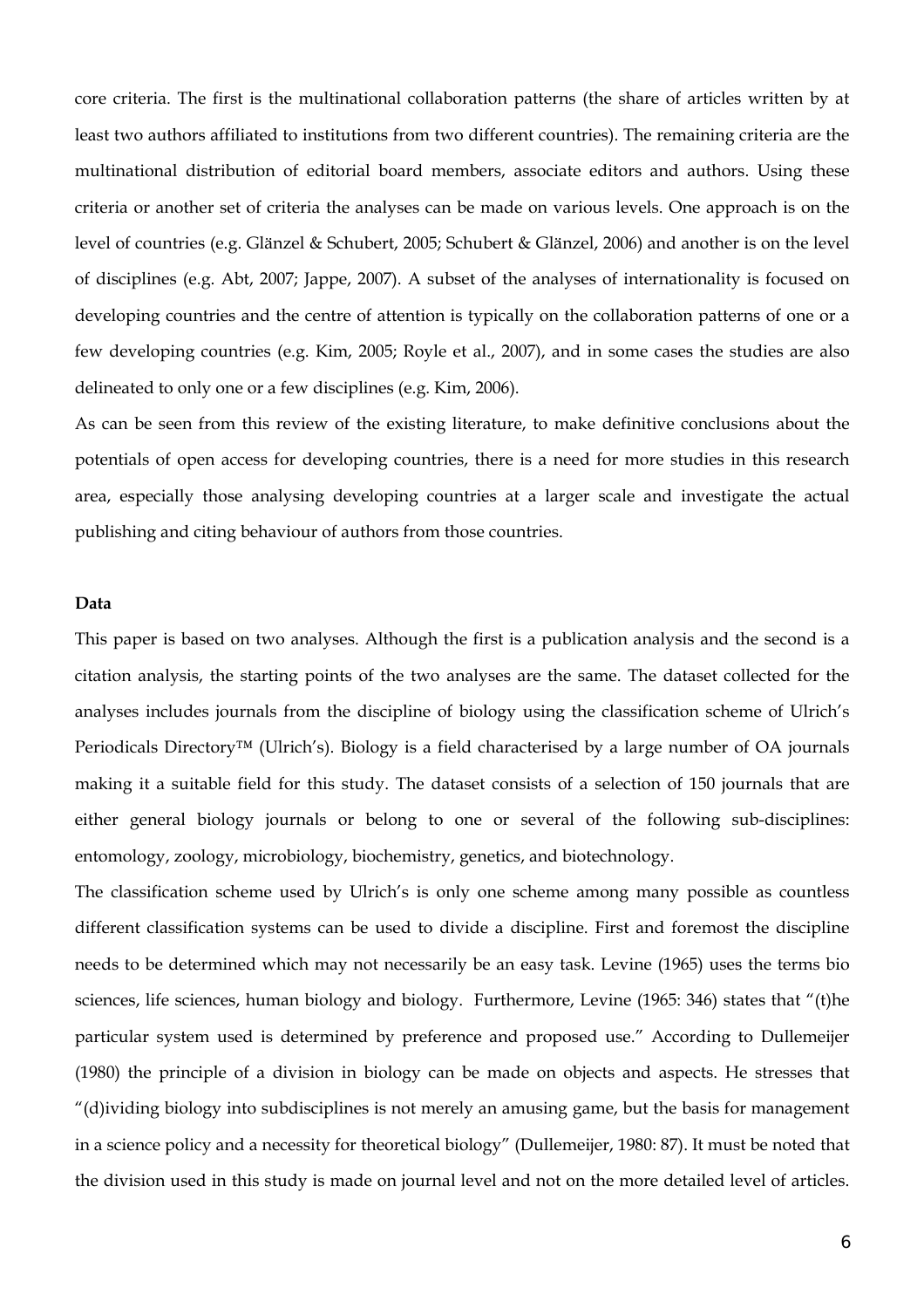The unit of analysis is a group of articles and it is thus just as difficult to determine their sub-discipline as a whole. Consequently, the subject division is made on journal level and for that purpose the scheme of Ulrich's is ideal.

The set contains 150 journals, however, some journals lacked information for certain variables and were excluded from one or both of the models (resulting in 130 journals in the first analysis and 136 in the second). A list of the included journals is available in appendix 1. Furthermore, it should be noted that the analysis was performed on the basis of data from 2006 as that is the most recent year completed in the citation indexes at the time of the data gathering process.

The unit of analysis was the publications of the 150 journals. Initially, the publications of all journals were divided into three groups in terms of the geographic location of the author(s): (a) publications written by author(s) all located in developed countries, (b) publications written by author(s) from developing countries, and (c) publications written by author(s) from developed countries as well as author(s) from developing countries. The division of countries into two categories (developing and developed) is made on the basis of the country classification by The World Bank which is based on gross national income (GNI) per capita.6 Based on its GNI per capita, every economy is classified as low income, middle income (subdivided into lower middle and upper middle), or high income (www.worldbank.org). In this study the developing countries are defined as those belonging to either the group of low income countries or the group of lower middle income countries.

It should be noted that some publications lack information in the geographic location-field and they are thus excluded from the analysis. However, the lack of information in some publications is not directly related to the research questions of this study and thus we can expect the excluded publications to be distributed randomly across the dataset.

In order to be able to analyse the publishing and citing behaviour of authors some control variables were needed as means to ensure that underlying factors are not distorting the results. If, say, journals from developing countries are more likely to be OA than journals from developed countries and if authors from developing countries are more likely to publish their work in journals from developing countries, then failing to control for the geographic location of the journal would lead to a bias in the

<sup>&</sup>lt;sup>6</sup> There are a number of problems related to this definition of poor countries. One issue is the skewed income distribution that implies that a country with a relatively high per-capita GNI could have a majority of citizens with relatively low levels of income, due to concentration of wealth in the hands of a small fraction of the population. Although, the definition is arguable, it is applicable for operational and analytical purposes.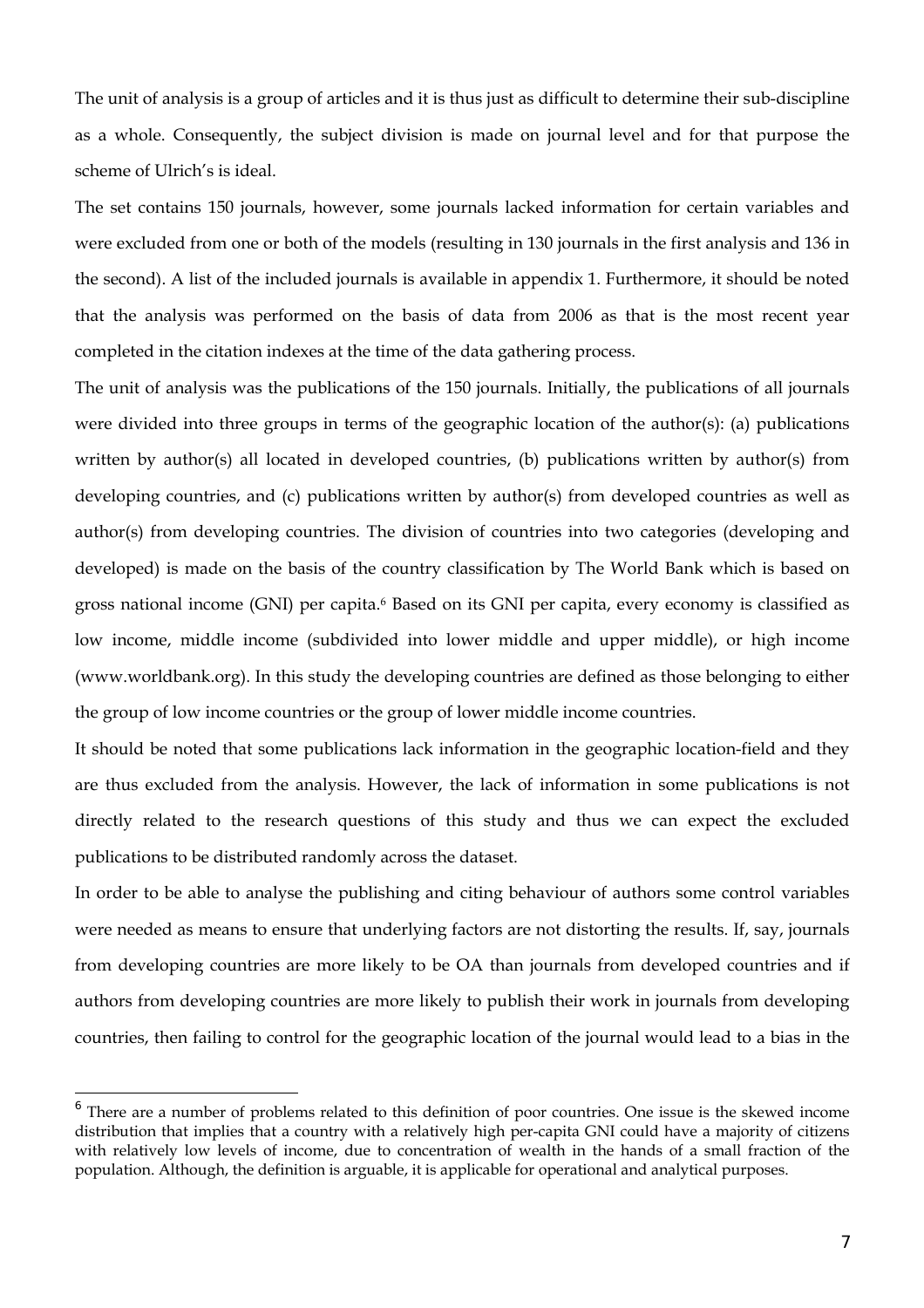estimates, as it would appear as if developing authors are more likely to publish OA, even though it is in fact not the case, since all they do is to publish their work locally. Indeed, the analysis below confirms that this is in fact the case.

Information about the journals included in the study was collected using Ulrich's, the Journal Citation Reports (JCR) and the ISI (or the Institute for Scientific Information) citation database called the Science Citation Index (SCI) which can be searched in what is currently known as Web of Science. As already mentioned the classification scheme of Ulrich's has been used to divide the journals into subdisciplines. Each journal can belong to more than one sub-discipline depending on the classification in Ulrich's (the journals belong to a maximum of three sub-disciplines). Furthermore, information on the geographic location of the journals was available through Ulrich's. However, it should be noted that the geographic location listed by Ulrich's may not necessarily depict the whole picture as some journals may be listed with the location of the publisher although the editorial board members and associate editors are located in a completely different parts of the world. However, although using the geographic location available through Ulrich's is not unblemished it can be a valuable variable to include as a journal located in a developing country is likely to have a higher share of authors from that country. Ulrich's was also used to determine the OA status of the journal as the website provides a link to the freely available full text of the journal. JCR can provide information on the journal impact factor (JIF) of the journal. Although highly disputed JIF is probably the central quantitative indicator for measuring journal quality.7 The most recent edition (at the time of the data gathering process) of the JCR was used to collect the data (the 2005 edition). The SCI has been used to collect data on the share of publications in the journal that is not written in English. On the one hand, journals written in Hindi, Spanish or Russian are expected to have a smaller audience than journals written in English. The audience is smaller simply because more scholars are able to read English than e.g. Hindi. A journal in Hindi would primarily attract Indian authors and thus the variable was added to control for that possible bias on the results. Furthermore, the share of reviews was determined using SCI. The

 $\overline{a}$ 

 $<sup>7</sup>$  The idea of an impact factor first emerged in 1955 (Garfield, 1955) but it was not expected to become the subject</sup> of widespread controversy. The inventor himself describes the impact factor as a mixed blessing (Garfield, 1999). The impact factor was created in order to be able to compare journals regardless of their size in order to perform the journal selection for SCI. The intent of the IF was to provide an objective method for quantifying published research output, rank and evaluate journals (Garfield, 1996). According to the ISI JIF is a measure of past usage of journals and is an indicator of the effectiveness of a journal within the wider context of the international research community (O'Neill, 2000). JIF rapidly became accepted and widely used because of its comprehensibility, robustness and availability (Glänzel & Moed, 2002). Although extremely critical, Bordons, Fernandez & Gomez (2002) emphasize that JIF give a visible form to the invisible hierarchy of scientific journals that is tacitly accepted by scientists.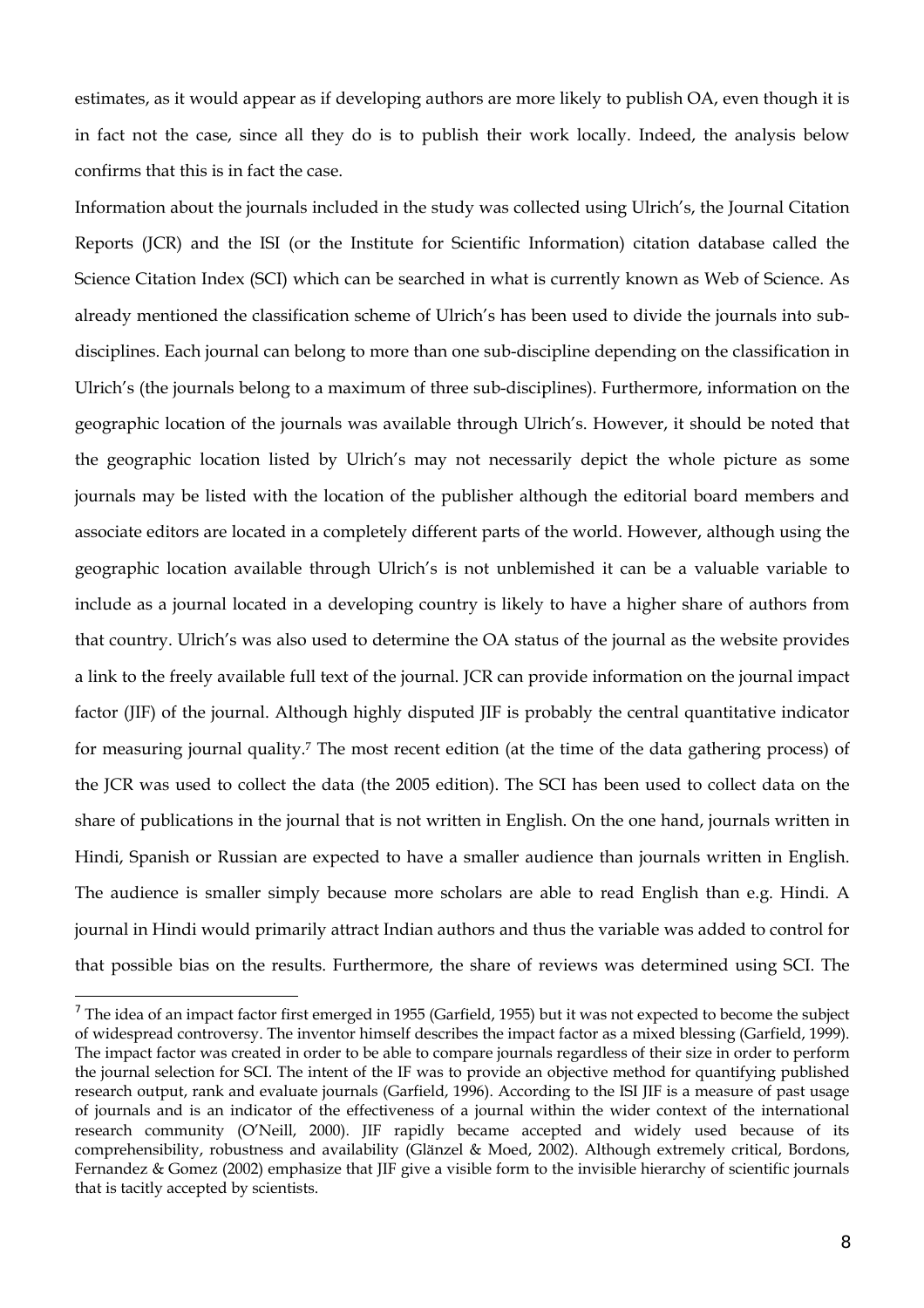variable was added to capture the possible effect of journals publishing many reviews may cite OA journals less. One explanation is a reluctance to accept OA articles as a part of state-of-the-art within a discipline. Another is that because of the higher average age of references in review papers (see e.g. Price, 1965) and the fact that many OA journals have only existed for 2 to 3 years, review papers have a lower share of references to OA journals.

Finally, the set of cited OA journals needs to be constructed for the analysis of citing behavior. For that purpose a list of active OA journals was essential, however, as no comprehensive directory of OA journals exists the lists of biology OA journals in Ulrich's and the Directory of Open Access Journals (DOAJ) was merged and duplicates were removed (data gathering took place in August 2007). Combining the two lists yielded 427 OA journals (279 on the list from Ulrich's and 274 on the list from DOAJ). However, there was an overlap of 126 journals (30 per cent) resulting in 301 unique OA journals. It is evident that the size of the overlap is not impressive and a combination of the two lists provides a more comprehensive list.

#### *Analysis of the publishing behavior*

 $\overline{a}$ 

The dependent variable in this analysis is the share of publications in the journal written exclusively by authors from developing countries.8 This data was collected using the SCI searched. An example could be a journal comprising of 35 publications in 2006 made up by 25 publications by authors from developed countries, 7 by authors from both developed and developing countries and finally 3 by authors from developing countries. In this case the percentage of publications in the journal written exclusively by authors from developing countries is 8.6. A minimum of 10 publications per year for each journal was set as the inclusion of journals with fewer publications led to very unstable figures. The model used for this analysis includes the following independent variables: (a) geographic location of journal; (b) share of publications not written in English; (c) share of reviews; (d) OA status (dummy variable9); (e) sub-disciplines (dummy variables); and (f) JCR JIF. An overview of the dependent and independent variables is available in Table 1.

<sup>&</sup>lt;sup>8</sup> The analysis could be done on the level of authors. However, an analysis on that level requires a fractional scheme that attributes to that paper a fraction of countries or regions. An integer scheme, however, assigns the paper integrally or wholly to countries or regions (see e.g. Moed, 2005: 273-274). In this case the scheme is integral, although a paper can only be assigned to one of the two regions (developing or developed) or in a category containing publications which have authors from both regions.

<sup>9</sup> A variable that takes on the values 0 or 1 and is used to describe the effects of the different levels of a qualitative independent variable in a regression model (Bowerman & O'Connel, 2007)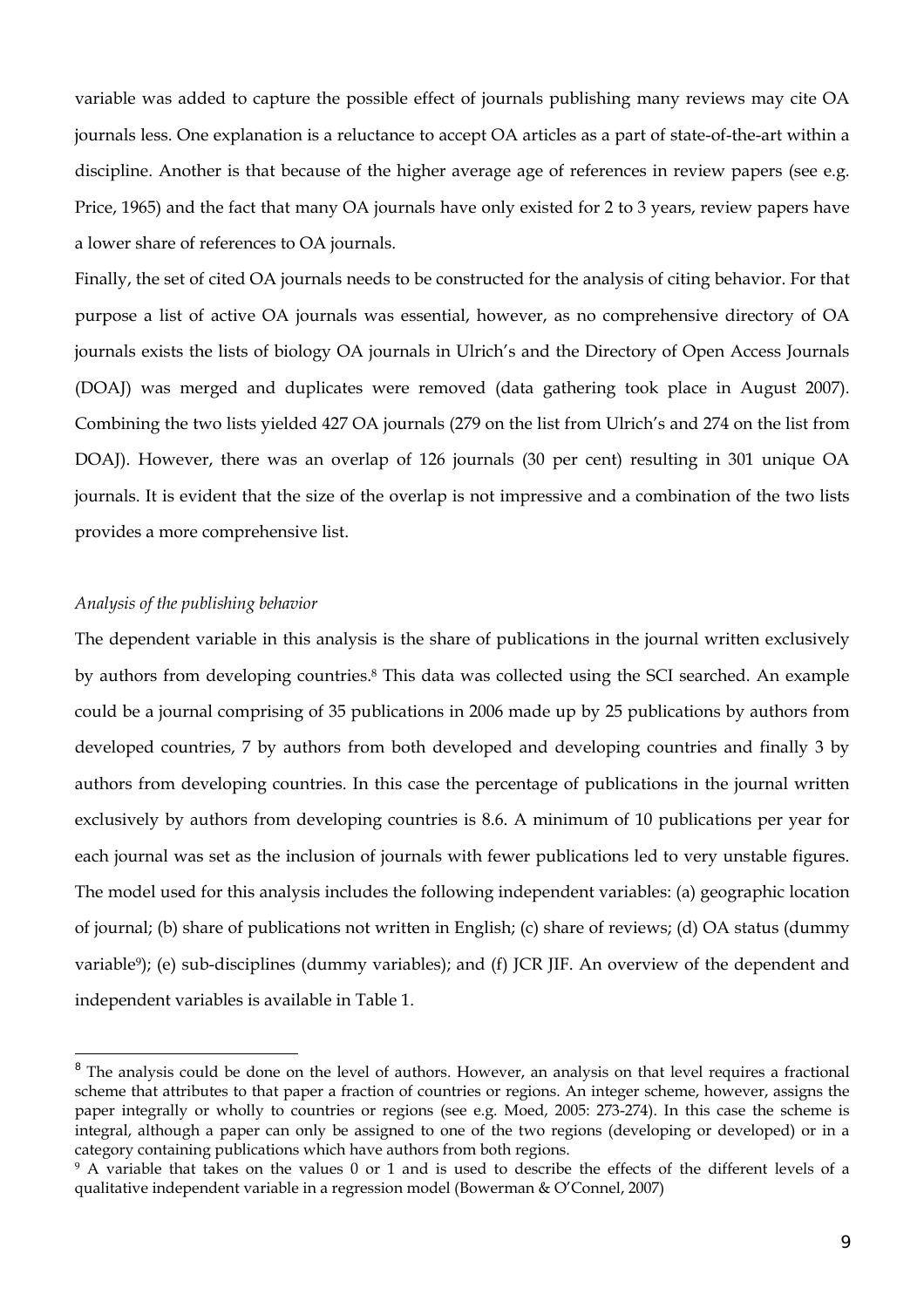| Variable                                                   | Range           | Mean  | Std. Dev. |
|------------------------------------------------------------|-----------------|-------|-----------|
| Dependent variable                                         |                 |       |           |
| Percentage of authors from developing countries            | $0 - 86$        | 12.33 | 16.71     |
| Independent variables                                      |                 |       |           |
| JIF                                                        | $0.027 - 22.74$ | 2.79  | 3.69      |
| <b>OA</b>                                                  | $0 - 1$         | .26   | .44       |
| Sub-discipline: Entomology                                 | $0 - 1$         | .16   | .37       |
| Sub-discipline: Zoology                                    | $0 - 1$         | .16   | .37       |
| Sub-discipline: Microbiology                               | $0 - 1$         | .15   | .36       |
| Sub-discipline: Biochemistry                               | $0 - 1$         | .26   | .44       |
| Sub-discipline: Genetics                                   | $0 - 1$         | .15   | .36       |
| Sub-discipline: Biotechnology                              | $0 - 1$         | .16   | .37       |
| Geographic location of journal: developing country $0 - 1$ |                 | .25   | .44       |
| Share of reviews                                           | $0 - 1$         | .13   | .26       |
| Share of articles not in English                           | $0 - 0.97$      | .02   | .13       |

Table. 1. The range of the dependent and independent variables included in the multivariate linear regression regarding publishing behaviour.

The present model is not characterized by dependent variables being highly inter-correlated with each other. The highest inter-correlation is found between the following variables: JIF is related to the share of reviews (r = .490). Journals containing a high proportion of review articles tend to have higher IFs than other journals which Garfield (1996) also notes. However, adding the statistically significant correlating variables to the model as interaction variables did not contribute significantly to the explanation of the dependent variable and were consequently excluded from the model. An overview of the inter-correlations is available in appendix 2.

#### *Analysis of the citing behavior*

The dependent variable in this analysis is the share of references in the journal to OA journals. This data was also collected using the SCI searched in Web of Science. The method of calculating the share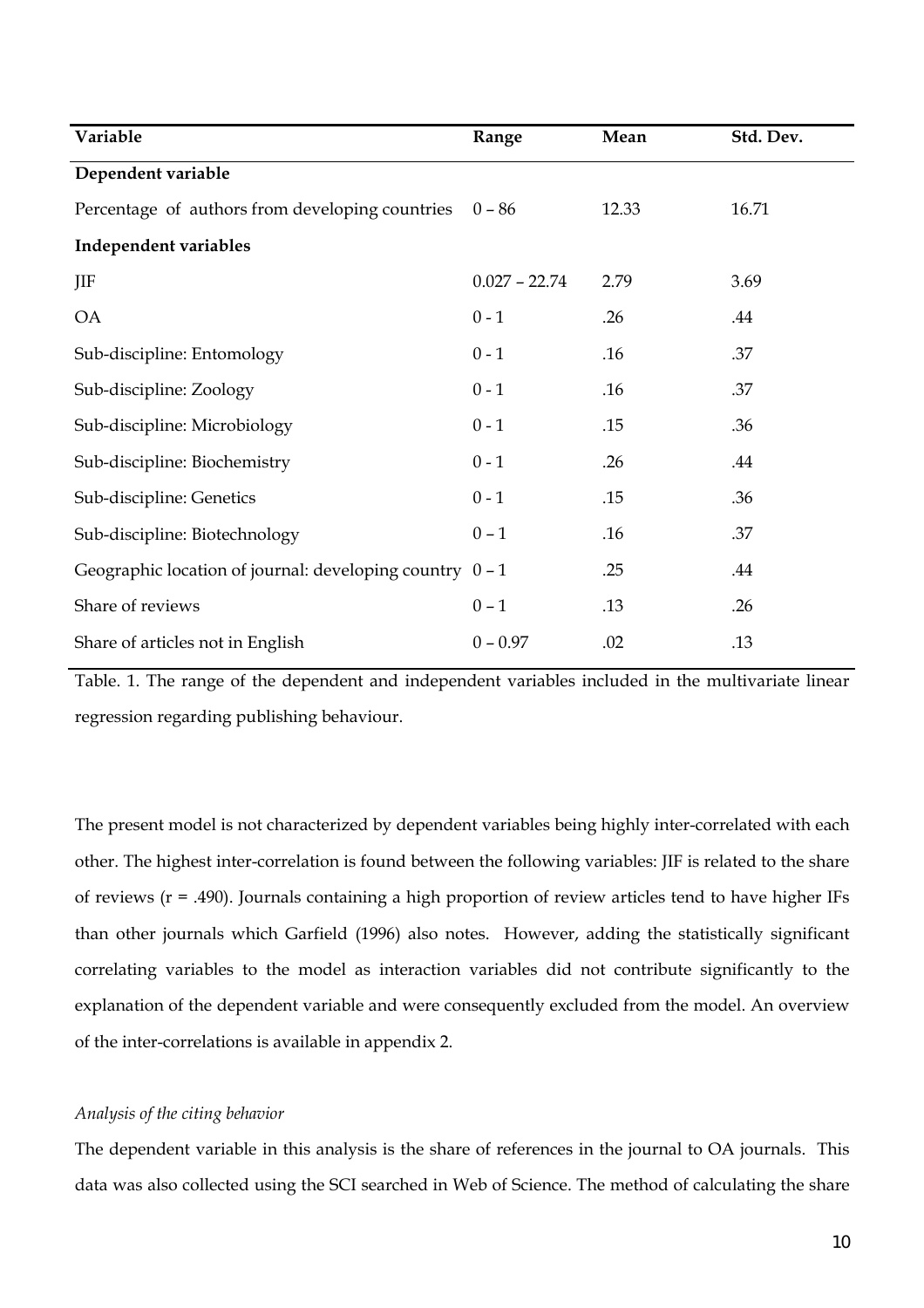of references to OA journals is not entirely the same for OA and NOA journals. Journal self-citations make up a considerable amount of citations both in terms of self-citing and self-cited rate (Frandsen, 2007; Tsay, 2006). Including journal self-citations would lead to biased results as they would affect the calculation of OA shares for OA journals more than NOA journals. But as stressed by White (2001) self-citations are not an insurmountable difficulty as they can be excluded from the analyses. In this case self-citations only pose a problem for the calculation of references to OA journals in OA journals and consequently the self-citations were omitted from these calculations. The share of references to OA journals from OA journals is calculated as follows:

Share of references from OA to OA= Number of references to OA journals - self-citations Total number of references – self-citations

The calculation of the share of references to OA journals from NOA journals is slightly different as the numerator does not include self-citations. The share is calculated as follows:

Share of references from NOA to OA = Number of references to OA journals Total number of references – self-citations

A minimum of 300 references per year for each of the three author groups was set as the calculation of shares on the basis of fewer references led to very unstable figures. The model used for this analysis includes the following independent variables: (a) geographic location of journal; (b) share of publications not written in English; (c) share of reviews; (d) OA status (dummy variable); (e) subdisciplines (dummy variables); and (f) JCR JIF. Table 2 provides an overview of the included variables. It should be noted that the ranges and means differ from the dataset constructed to analyse publishing behaviour as the same journal can be represented by the three different groups of authors and some of the journals excluded in the former analysis can be included in the latter.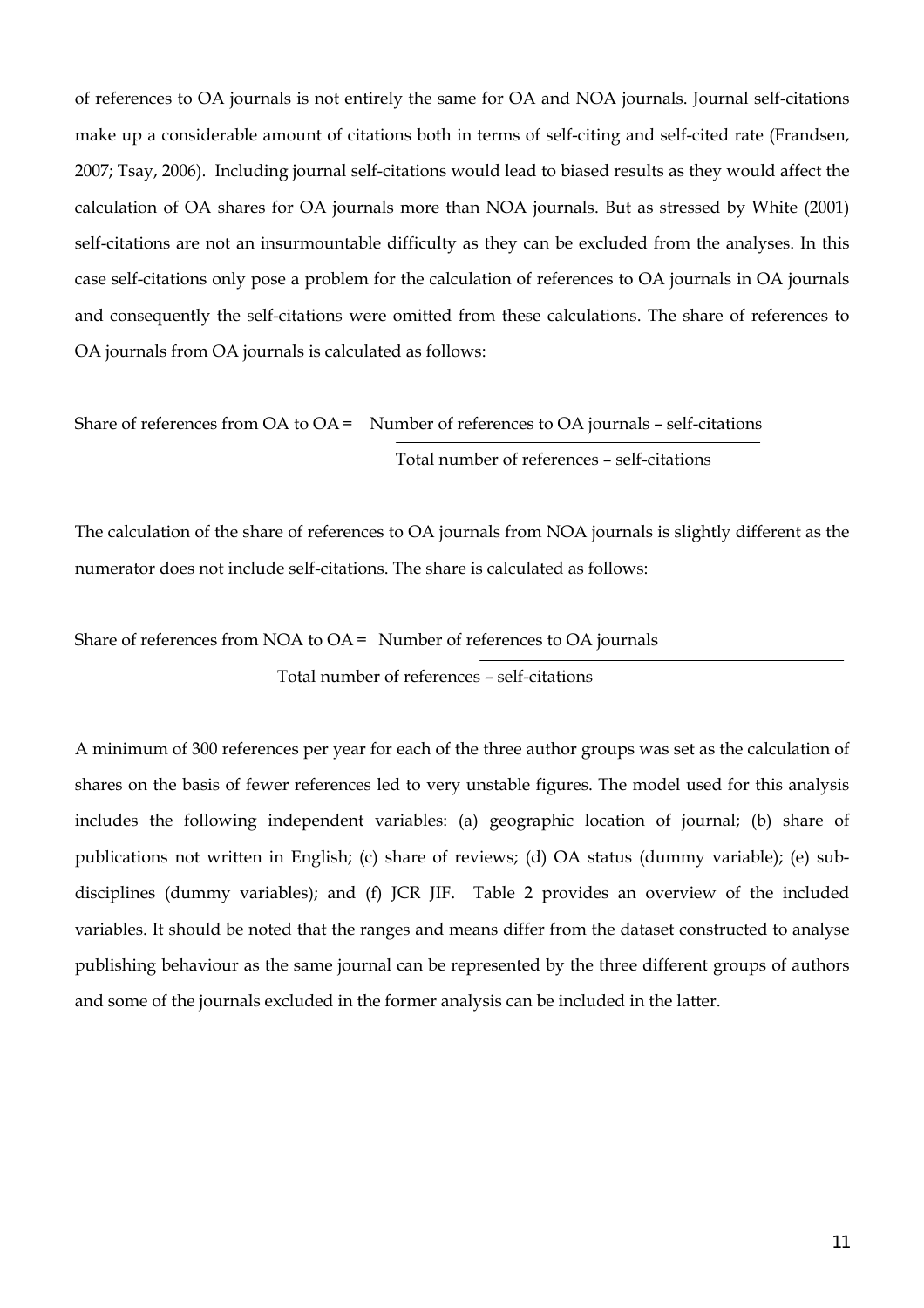| Variable                                                     | Range           | Mean | Std. Dev. |
|--------------------------------------------------------------|-----------------|------|-----------|
| Dependent variable                                           |                 |      |           |
| Percentage of references to the set of OA journals           | $0 - 11.31$     | 1.67 | 1.66      |
| Independent variables                                        |                 |      |           |
| Author(s) from developing countries                          | $0 - 1$         | .20  | .40       |
| Author(s) from both developed and developing countries 0 - 1 |                 | .15  | .36       |
| JIF                                                          | $0.027 - 22.74$ | 2.77 | 3.28      |
| <b>OA</b>                                                    | $0 - 1$         | .26  | .44       |
| Sub-discipline: Entomology                                   | $0 - 1$         | .13  | .34       |
| Sub-discipline: Zoology                                      | $0 - 1$         | .13  | .33       |
| Sub-discipline: Microbiology                                 | $0 - 1$         | .17  | .38       |
| Sub-discipline: Biochemistry                                 | $0 - 1$         | .30  | .46       |
| Sub-discipline: Genetics                                     | $0 - 1$         | .15  | .36       |
| Sub-discipline: Biotechnology                                | $0 - 1$         | .18  | .38       |
| Geographic location of journal: developing country           | $0 - 1$         | .18  | .38       |
| Share of reviews                                             | $0 - 1$         | .12  | .25       |
| Share of articles not in English                             | $0 - 0.97$      | .01  | .10       |

Table. 2. The range of the dependent and independent variables included in the multivariate linear regression regarding citing behaviour.

Highly inter-correlated independent variables do not pose a greater problem to this model than the previous one. The highest inter-correlation is found between the following variables: JIF is related to the share of reviews  $(r = .445)$ . However, adding an interaction variable for these and the other statistical significant inter-correlated variables did not contribute significantly to the explanation of the dependent variable and the interaction variables were consequently excluded from the model. An overview of the inter-correlations is available in appendix 3.

The analyses below consist of multivariate linear regression analyses of the statistical relations between the dependent and the independent variables.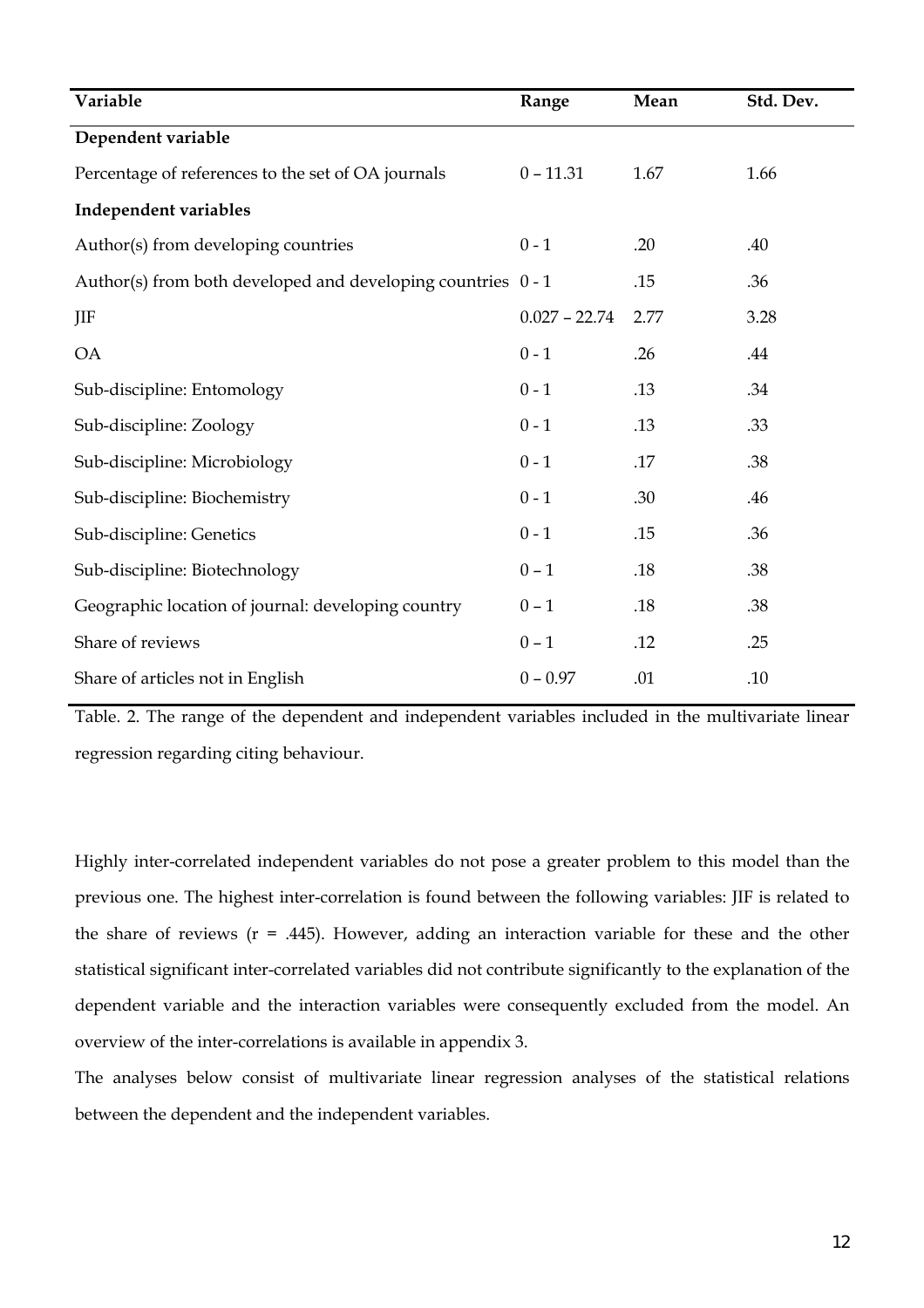#### **Results**

The results of this study are presented in two sections: (a) publishing behaviour; and (b) citing behaviour.

#### *Publishing behavior*

The unit of analysis (and thus number of observations) for this analysis consists of 130 (journals). The share of authors from developing countries is 12 per cent in the NOA journals and 14 per cent in the OA journals. The higher level of authors from developing countries in OA journals does not change by including the publications co-authored with authors from developed countries although the difference reduces slightly. However, as already mentioned a number of factors can be influencing the share of authors from developing countries in journals and a multivariate linear regression makes it possible to control for the effects of those factors. Table 3 shows the results of the multivariate linear regression.

| Variable                                                 | Coefficients | P-value |
|----------------------------------------------------------|--------------|---------|
| Intercept                                                | 12.99        | .00     |
| JIF                                                      | $-1.21$      | .01     |
| <b>OA</b>                                                | $-4.51$      | .16     |
| Sub-discipline: Entomology                               | $-2.69$      | .54     |
| Sub-discipline: Zoology                                  | $-2.72$      | .53     |
| Sub-discipline: Microbiology                             | $-5.33$      | .18     |
| Sub-discipline: Biochemistry                             | 5.25         | .11     |
| Sub-discipline: Genetics                                 | $-3.70$      | .34     |
| Sub-discipline: Biotechnology                            | 6.14         | .12     |
| Geographic location of journal: developing country 15.26 |              | .00.    |
| Share of reviews                                         | 3.78         | .52     |
| Share of articles not in English                         | $-25.71$     | .02     |
| R squared                                                | .311         |         |
| # of observations                                        | 130          |         |

Table 3. Multivariate linear regression analysis. Dependent variable: share of authors from developing countries excluding authors co-authoring with authors from developed countries. Variables statistically significant at the .05 level are marked with bold.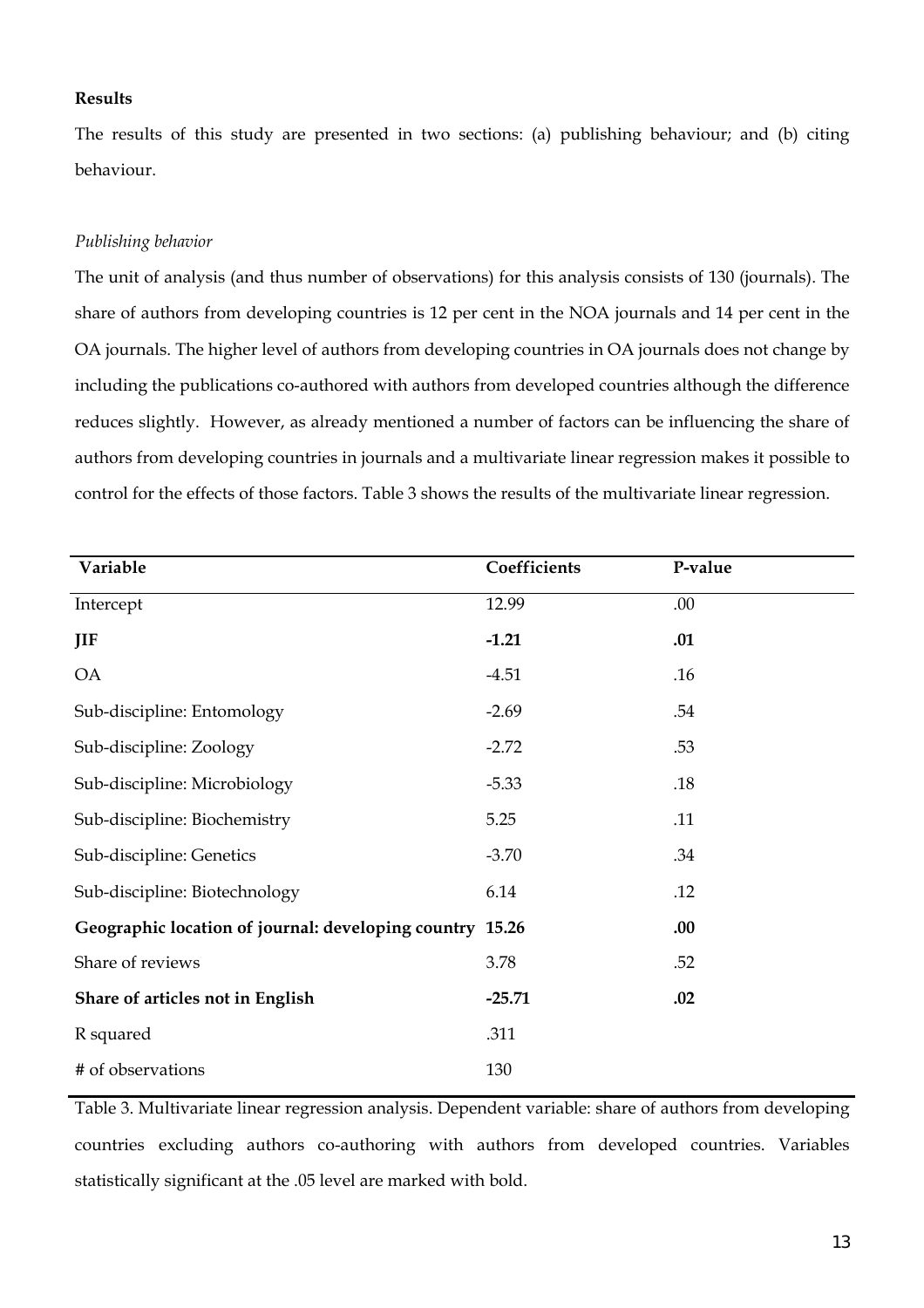The most important number in Table 3 is in fact a variable that is not statistically significant. The third row of the table showing the OA-variable has a p-value of .16. This implies that OA journals do not differ from NOA journals with respect to the share of publications written by authors from developing countries. The difference in the percentage of authors from developing countries in NOA and OA journals is consequently not related to the OA status of the journal but (at least to some extent) other variables.

Turning now to the coefficients of the variables that enter the estimation significantly Table 6 shows that there are three such variables at the .05 level: (a) JIF; (b) geographic location of the journal being a developing country; and (c) share of articles not in English. The values of the coefficients to these variables can be interpreted as follows: (a) an increase by one unit in the JCR impact factor leads to a decrease in the share of publications written by authors from developing countries of 1.2 percentage points; (b) a geographic location of the journal in a developing country leads to an increase of 15 percentage points; and (c) for every increase in the share of articles not in English of 10 per cent, the share of publications written by authors from developing countries decreases by 2.5 percentage points. JIF is related to the share of authors from developing countries. However, it must be stressed that causation cannot be determined and it could be the share of authors from developing countries affecting the JIF. Furthermore, the coefficient of -1.21 implies that a decrease in the share of publications written by authors from developing countries of 1.2 percentage points is statistically associated to an increase in JIF by 1 unit. Given that the overall average of the share of publications by developing authors is around 12-13 per cent quite a substantial degree of the variation can thus be explained by differences in JIF across the journals in the sample. The negative effect of the non-English language variable on the share of authors from developing countries is much greater (and less complicated to change). If a journal with all their publications written in a non-English language changes the language to English it implies an increase in the share of authors from developing countries by 25.71 percentage points. To a large extent the effect is caused by the specific languages of the journals included in this study. Russian is one of the included languages that probably will not attract many authors from developing countries (Russia is not characterised as a developing country according to the country groups by The World Bank). Non-English languages are associated with a more national profile in the author distribution and changing the language to English does attract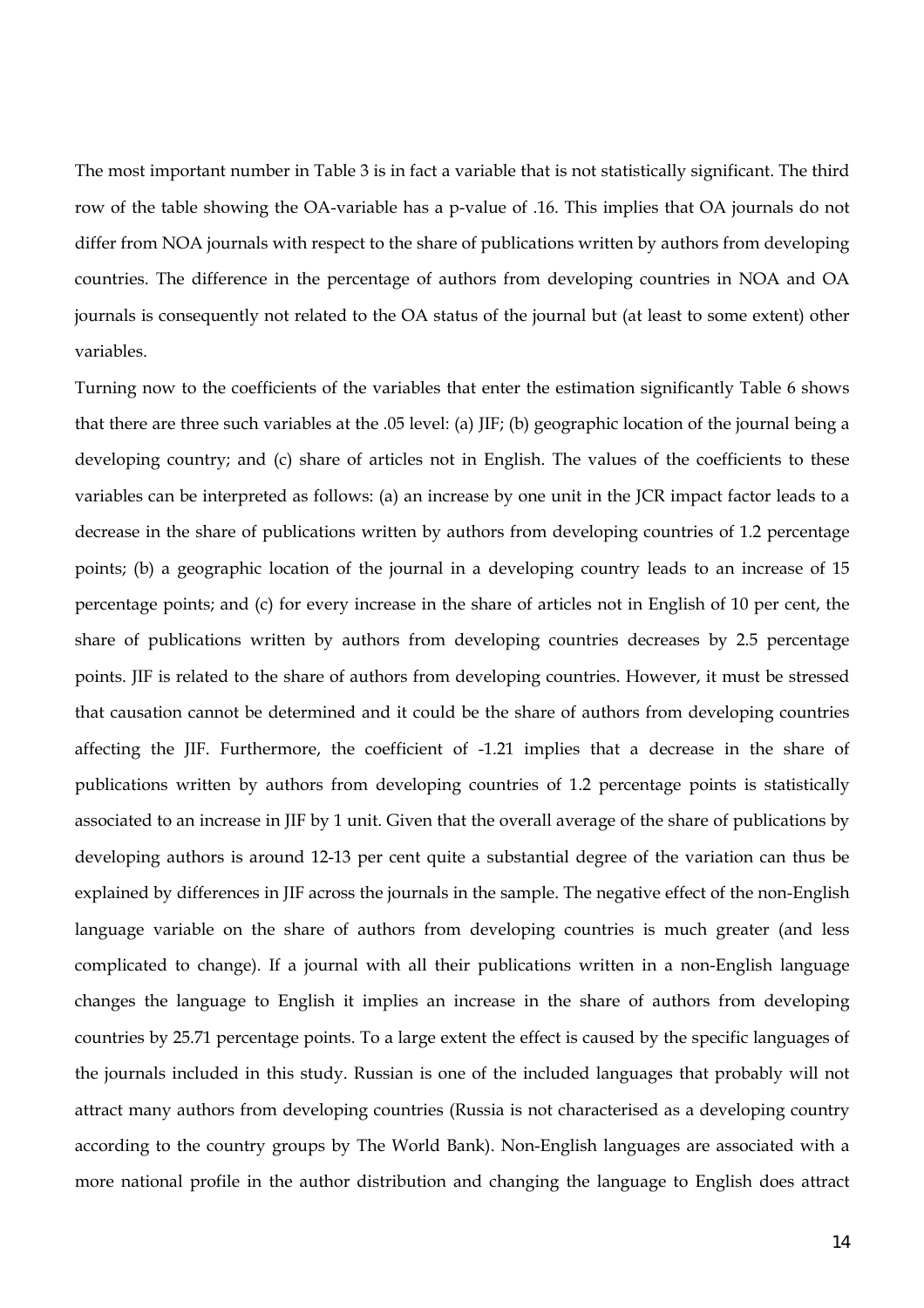more foreign authors, including authors from developing countries (Dinkel et al., 2004; Puliselic & Petrak, 2006).

A result of the calculations performed with programs such as SPSS is the R-square, which is used as indicators of the ''goodness of fit.'' Generally speaking, an R-square (percentage of total variance) that is close to 1 is indications that the data fit the model well. The R-square values of this model and the following model show that about 30 per cent of the variance is explained by the selected variables. Higher R-square values would have indicated a better fitted model, although, this level of R-squares is not atypical in analyses of this character. Multivariate analysis dealing with social science data typically result in R-squares ranging from 0.1 to 0.5 (Lattin; Carroll & Green, 2003). Data on the behaviour of scholars at the level of single papers or authors tend to be largely dispersed with values widely scattered. Schrum and Campion (2000) analyse the degree of isolation of scientists in developing countries and their multiple regression analyses have R-squares of 0.17-0.21. Nemeth and Goncalo (2003) study the citation impact of collaborations between authors at different universities or locations and the R-squares are 0.067 and 0.068. A much better fit is achieved at the level of countries (Tijssen & Leeuwen, 2006) or journals (Frandsen, 2007). Although, the models in this study do not fit the data excellently there are variables that can explain about 30 per cent of the variance.

#### *Citing behavior*

The unit of analysis (and thus number of observations) for this analysis consists 200 groups of publications. There are publications by author(s) from developed countries, author(s) from developing countries and author(s) from both developing and developed countries. In principle the dataset could consist of 150 \* 3 observations, however, as some journals had no or too few publications by one or more of the three author groups the dataset is reduced to 200 observations.

The lowest average shares of references to OA journals are found in publications by authors from developed countries as the average is 1.38 per cent. Slightly higher average shares are found in publications written by authors from developing countries as the average share is 1.59 per cent, and finally the publications from both developed and developing countries have the highest average share of 2.46 per cent. Given these crude numbers it thus appears that developing authors use OA less, and not more, than authors from developed countries. However, in order to be able to understand the factors at work, a multivariate linear regression model is applied to control for a number of factors that may influence the citing behaviour of the authors. Table 4 presents an overview of the results.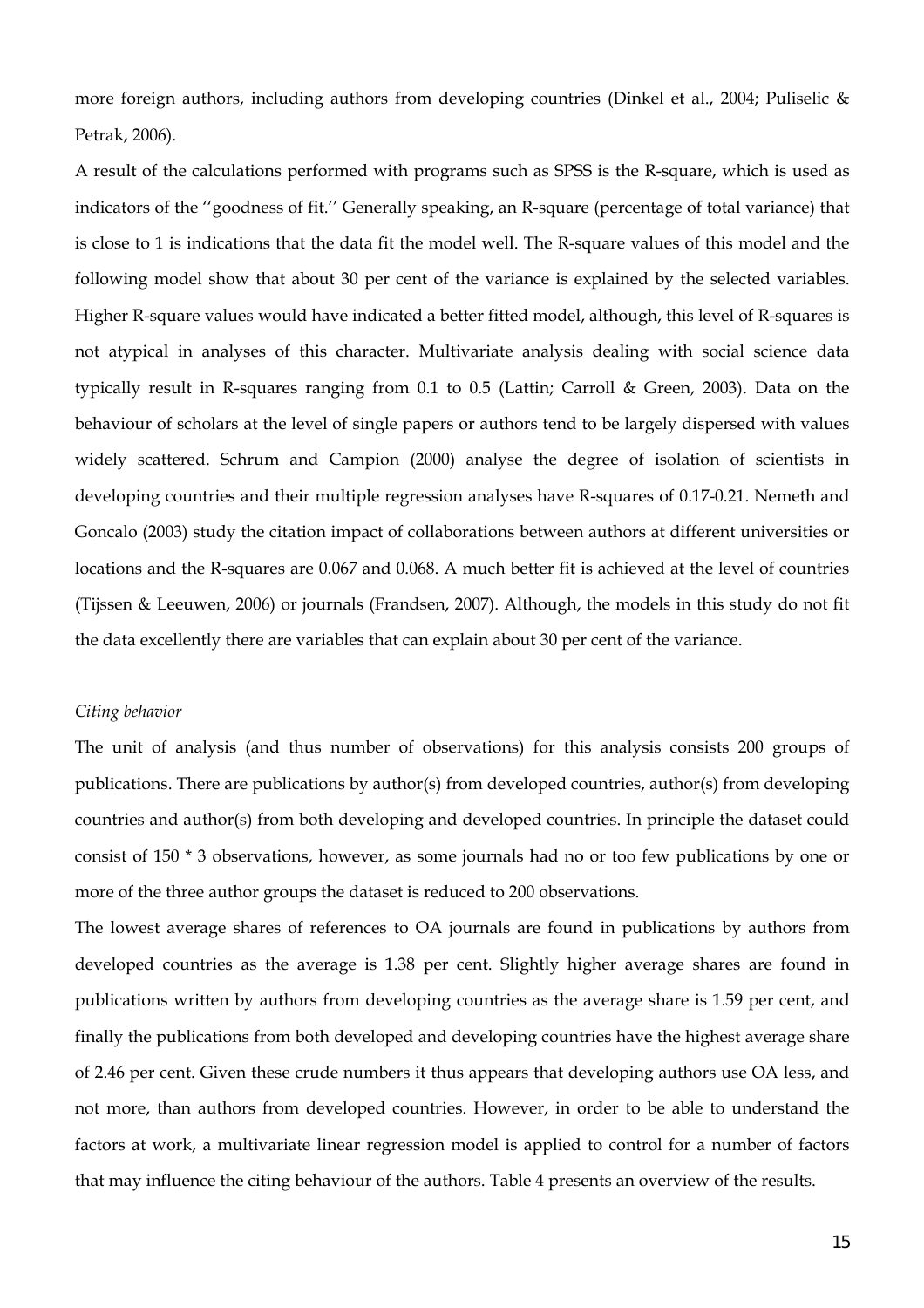| Variable                                                   | Coefficients | P-value |
|------------------------------------------------------------|--------------|---------|
| Intercept                                                  | 1.13         | .00     |
| Author(s) from developing countries                        | $-.09$       | .75     |
| Author(s) from both developed and developing countries .93 |              | .00     |
| <b>JIF</b>                                                 | $-0.11$      | .01     |
| <b>OA</b>                                                  | .56          | .02     |
| <b>Sub-discipline: Entomology</b>                          | $-.73$       | .05     |
| Sub-discipline: Zoology                                    | .37          | .32     |
| Sub-discipline: Microbiology                               | $-.15$       | .63     |
| Sub-discipline: Biochemistry                               | $-42$        | .10     |
| <b>Sub-discipline: Genetics</b>                            | 1.77         | .00     |
| Sub-discipline: Biotechnology                              | $-.07$       | .82     |
| Geographic location of journal: developing country         | .13          | .68     |
| <b>Share of reviews</b>                                    | $-.95$       | .04     |
| Share of articles not in English                           | 1.86         | .08     |
| R squared                                                  | .306         |         |
| # of observations                                          | 200          |         |

Table 4. Multivariate linear regression analysis. Dependent variable: share of references to OA journals. Variables statistically significant at the .05 level are marked with bold.

Of special interest to this study Table 4 clarifies that the share of references to OA journals is not different between authors from developed and developing countries. Consequently, authors from developing countries do not cite OA significantly more (or less) than authors from developed countries. However, the OA status of the journal is related to the share of references to the set of OA journals implying that authors publishing in OA cite other OA journals more than authors publishing in NOA journals.

Going through the model, Table 4 shows that it has six coefficients that are statistically significant at the .05 level: (a) author(s) from both developed and developing countries; (b) JIF; (c) OA; (d) the subdiscipline entomology; (e) the sub-discipline genetics; and (f) the share of reviews in the journal. The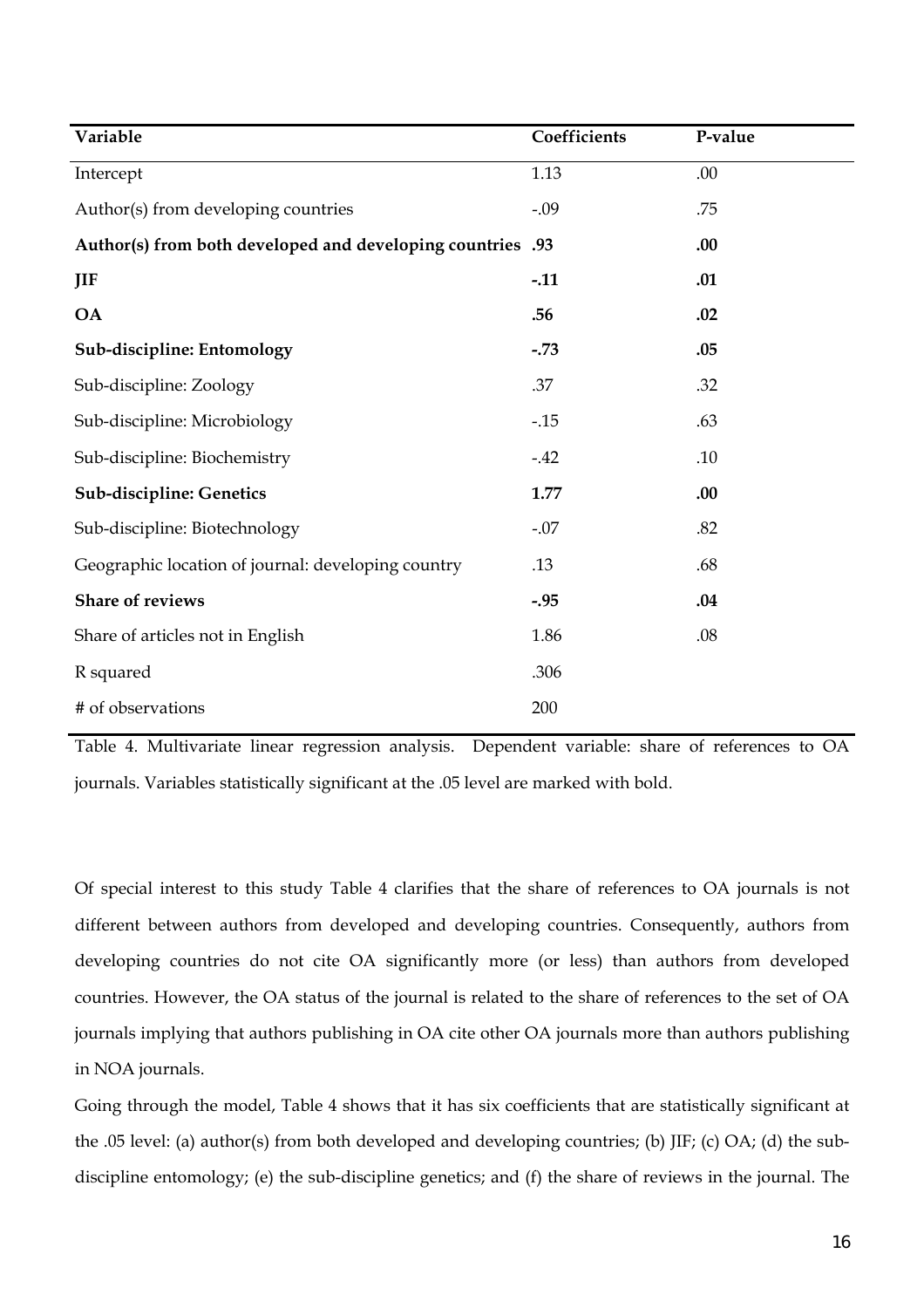values of these coefficients can be interpreted as follows: (a) publications by author(s) from both developed and developing countries have a share of references to OA journals of .93 percentage points higher; (b) an increase by one unit in the JCR impact factor corresponds to a decrease in the share of references to OA journals by .11 percentage points; (c) OA journals have shares of references to OA journals of .56 percentage points higher; (d), the sub-discipline entomology have shares of references to OA publications .73 percentage points lower; the sub-discipline genetics have shares of references to OA publications 1.77 percentage points higher; and (f) an increase in the share of reviews in the citing journal leads to a decrease in the share of references to OA journals of .95 percentage points. Finally, it should be noted that the variable describing the share of articles not in English is significant at the 0.1 level indicating that journals publishing many articles not in English may cite OA journals more.

#### **Discussion**

First of all, the sub-disciplinary differences in the share of references to OA journals should be noted. It is well established in the existing literature that the use of Internet based communication varies considerably from field to field. These differences have been affirmed in the existing literature on the level of disciplines (e.g. Barjak, Li & Thelwall, 2007; Kling & McKim, 2000; Törmä & Vakkari, 2004)) as well as sub-disciplines (e.g. Frandsen & Nicolaisen, 2007; Fry, 2006; Sotudeh & Horri, 2007). In the present analysis not all the sub-disciplines are statistically significant variables contributing to the understanding of the dependent variable. However, as stated by Kling and McKim (2000: 1307) there are great differences "from one field (or closely related set of fields) to another." Some of the subdiscipline specific journals are thus not differing from the general biology journals whereas other subdiscipline specific journals cite OA journals either less or more than the general biology journals.

The results of this study indicate that having controlled for other factors authors from developing countries are not more attracted to OA journals than authors from developed countries. Furthermore, the results indicate that authors from developing countries do not cite OA journals more than authors from developed countries. Authors from developed and developing countries thus have similar publishing and citing behaviour which could be a reflection of the fact that the incentives in terms of publishing and citing being equivalent. Authors from developing countries are competing for attention just as authors from developed countries. Attention is a scarce resource in science and an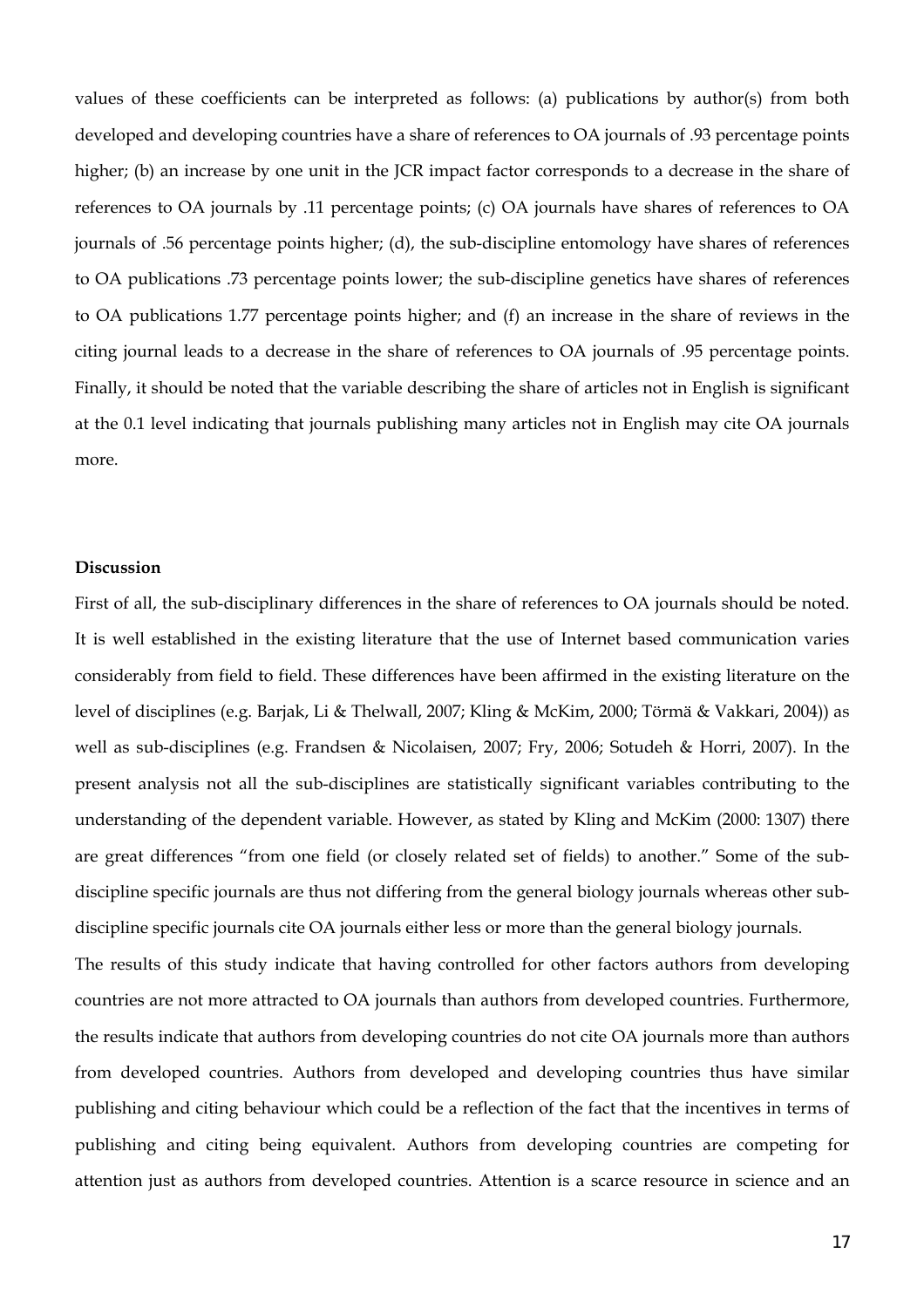object of competition (Klamer & van Dalen, 2002). An author can gain attention through reputation, the journals the author publishes in and the citations he or she receives (van Dalen & Henkens, 2005). Reputation is, however, closely related to the latter two ways of gaining attention. Appointments, promotions, and grant applications are strongly influenced by publication records (Daniel, 2005) and citation records (Lewison et al. (1995; Saiz-Salinas, 1996). The distribution of publications and citations among individuals, departments, institutions and countries is thus an increasingly important feature of contemporary science. The increased focus on evaluation based on publication and citation analyses has according to Kaltenborn and Kuhn (2004) led authors more or less voluntarily to adapt their publication strategy to a maximation of their impact. Authors seek to and are pressured to publish in journals with high JIFs (Maffuli, 1995; Vinkler, 1986). The authors from developing countries compete to get their research published in the same high JIF journals as the authors from developed countries. The survey by Alemna, Chifwepa and Rosenberg (1999) indicates that although authors from African countries use African journals the greater importance of non-African journals to teaching and research remains undisputed.10

On the basis of the data included in this study authors cannot be characterised on the basis of being located in either a developed or a developing country. However, it must be stressed that the authors from developing countries in this study may not be representative of the population of authors from these countries. The authors included in this study have been able to get their research published in journals included in the Science Citation Index which could be related to the topic of their research (being of interest outside their own country or region). Tijssen et al. (2006) find that African journals are to a large extent invisible in international databases, and Shrum (1997) finds that many of the characteristics of the scientists from developing countries that are visible in international databases differ from the wider population of scientists from developing countries. Consequently, the international databases depict a picture of the scientists from the developing countries that is not accurately reflecting the population of researchers or domestic productivity.

The results also indicate that OA journals as a publishing medium cannot be characterised as particularly attracting authors who have less access to NOA journal articles and consequently have to depend more on the publications freely available in OA journals. However, OA journals can be characterised by attracting a certain group of authors. Authors publishing in OA journals are citing

 $\overline{a}$ 

 $10$  In spite of the dominating international journals there are several motives for African scientists not to publish in international journals (Pouris & Richter, 2000).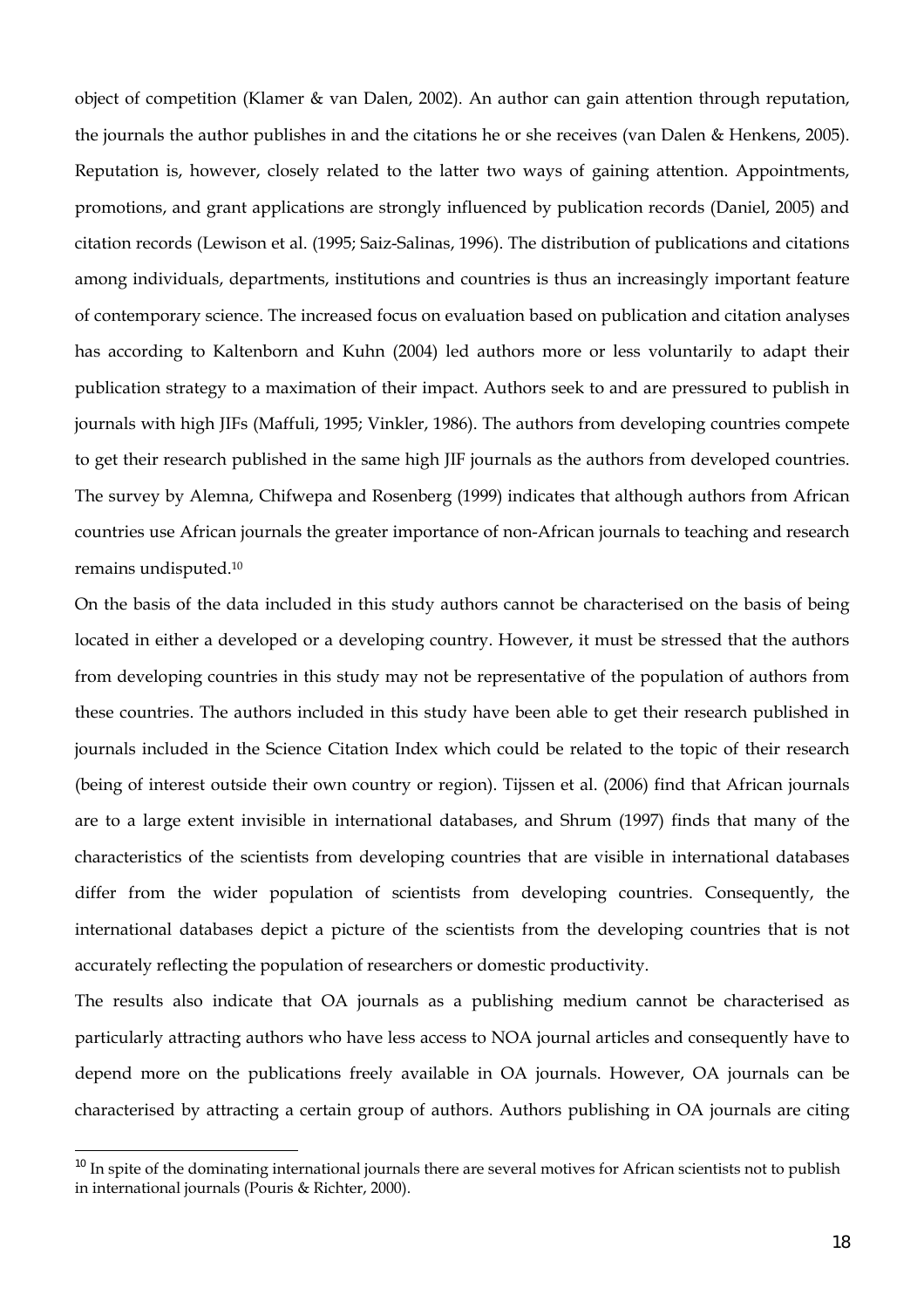other OA journals more. The share of references to OA journals (excluding journal self-citations) are .56 percentage points higher than in NOA journals.

Finally, the results show that although authors from developing and developed countries do not differ in terms of citing OA journals, publications by both authors from developed and developing countries differ from the two former groups. Their share of references to OA journals is on average more than 1.5 times greater than equivalent share in publications by authors from developed countries and about 1.8 times greater than the share in publications by authors from developing countries. First of all it must be stressed that this sample of publications is more likely to contain co-authored publications than the other two as this group must consist of two geographic locations as a minimum. International scientific collaboration is an area of great attention in bibliometrics (for recent contributions see e.g. Bookstein, Moed & Yitzahki, 2006a,b; Glänzel & Schubert, 2005; Jappe, 2007 and Ponds, van Oort & Frenken, 2007). Collaboration is typically analysed through co-authorships, although co-authorships are only a partial indicator of collaboration which may not provide the full picture (Katz & Martin, 1997 and Laudel, 2002). Two key issues of interest in international scientific collaboration are the growth and the potential benefits of the collaboration. International collaboration is growing and this growth can be explained by internal as well as external factors to science (Wagner & Leydesdorff, 2005). Moed (2005: 285) provides an example of an analysis of the benefits of international collaboration. Unfortunately, studies on international collaboration including the perspective of distance are few. Collaboration characterized by a long distance between the participating researchers can also be described as remote collaboration (Lorigo & Pellacini, 2007), collaboration with weak ties (Wagner, 2005), collaborators-with-a-difference (Wagner, 2005) or dispersed collaboration (Cummings & Kiesler, 2005). The distance of the collaborators can be defined in a number of ways, e.g. geographical (e.g. Ponds, van Oort & Frenken, 2007 studying scientific collaboration in the Netherlands), disciplinary (e.g. Cummings & Kiesler, 2005 studying multidisciplinary research projects) or financial (the present study using GNI). However, very few studies focus on international collaboration by collaborators-with-a-difference. An essay from 2005 discusses the globalization of science by focusing on collaboration in terms of guests between developing and developed countries (Shrum, 2005: 737). He argues that data collection is extremely difficult if a representative sample is to be collected in the developing countries. Furthermore, conditions there are fundamentally very different from those in developed countries and thus comparisons are almost impossible to make. An example of the different conditions is provided by Duque et al. (2005: 756) stating that collaboration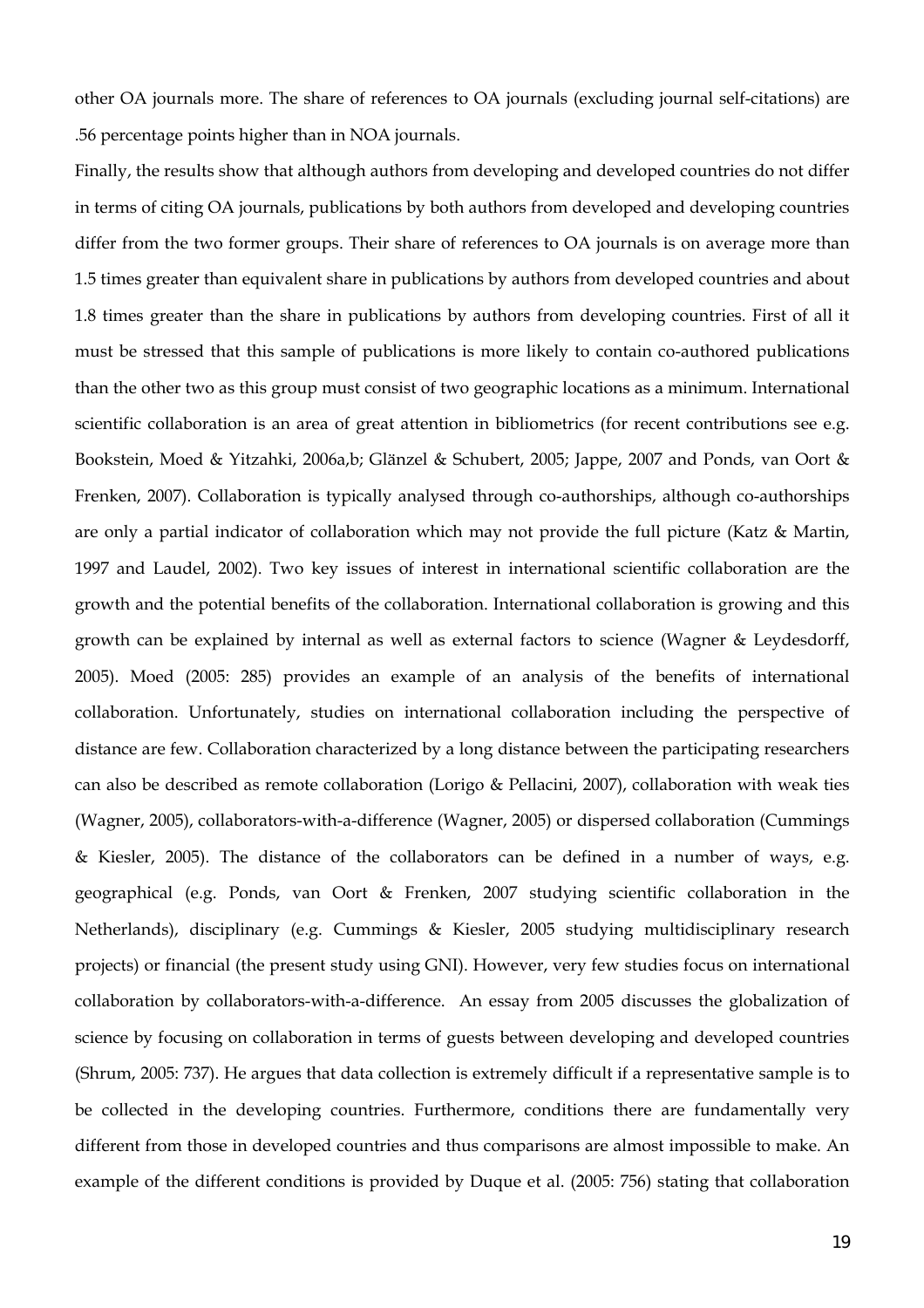has become a scientific value in itself. However, they find that collaboration in three African countries is not associated with a general increase in productivity which is the case in developed countries. Consequently, collaboration becomes a paradox for researchers in those countries as their investments in collaboration do not seem to provide them with a fair return. Concluding the discussion of collaborators-with-a-difference it should be noted that further research is needed to determine why the publications by both authors from developed and developing countries differ from publications by authors from just one of those two groups. It could be caused by the lack of a representative sample or the fact that a sample with many co-authored publications is being compared to samples consisting of fewer co-authored publications. However, it could also be caused by inherent characteristics of collaborations by collaborators-with-a-difference.

#### **Conclusion**

The results of this study indicate that authors from developing countries are not more attracted to OA journals than authors from developed countries. Authors from developing countries do not publish more in OA journals than authors from developed countries and furthermore, authors from developing countries do not cite OA journals more than authors from developed countries. Consequently, based on this study author behaviour in terms of OA publishing and citing cannot be distinguished on the basis of the author(s) being located in developed or developing country. However, OA journals can be characterised by attracting a certain group of authors as the results show that although authors from developing and developed countries do not differ in terms of citing OA journals, publications by both authors from developed and developing countries differ from the two former groups.

Because the data used in this study does not include other demographic information than the geographic location, it would be interesting to see future research on the topic of attraction to OA include e.g. the age of the author(s). Further, it will be important to test the generalizability of the present findings by (a) investigating the phenomenon not only in biology fields but also as practiced in other disciplines, (b) investigating other OA models such as self-archived publications as well as open access published publications, and (c) including usage data to analyse reading behaviour as a supplement to publishing and citing behaviour. Finally, content analyses of publications could provide valuable information of qualitative differences citing behaviour.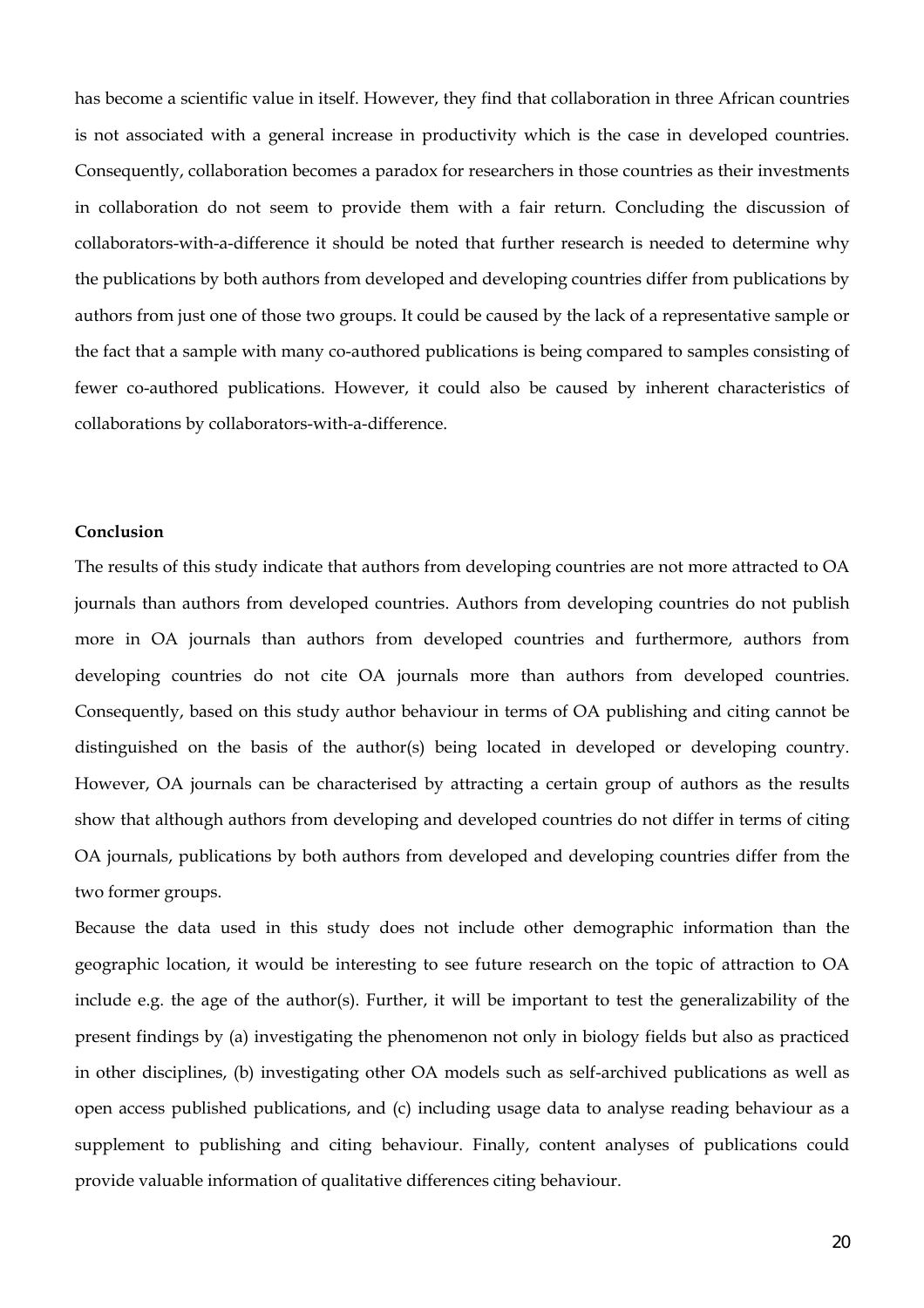#### **Literature**

Abt, H. A. (2007). The frequencies of multinational papers in various sciences. Scientometrics, 72(1), 105-115.

Alemna, A; Chifwepa, V. and Rosenberg, D. (1999). African Journals: An Evaluation of the Use Made of African Published Journals in African Universities. London: Department for International Development. Education Research Paper No. 36. Available at: http://www.dfid.gov.uk/Pubs/files/africanjournalsedpaper36.pdf

Barjak, F.; Li, X. M. and Thelwall, M. (2007). Which factors explain the Web impact of scientists' personal homepages? Journal of the American Society for Information Science and Technology, 58(2), 87-108, 200-211.

Björk, B. C. (2004). Open access to scientific publications – an analysis of the barriers to change? Information Research, 9(2), paper no. 170. Available at: http://informationr.net/ir/9-2/paper170.html

Bookstein, A.; Moed, H. and Yitzahki, M. (2006a). Measures of international collaboration in scientific literature: Part I. Information Processing & Management, 42(6), 1408-1421.

Bookstein, A.; Moed, H. and Yitzahki, M. (2006b). Measures of international collaboration in scientific literature: Part II. Information Processing & Management, 42(6), 1422-1427.

Bordons, M.; Fernandez, M. T. and Gomez, I. (2002). Advantages and limitation in the use of impact factor measures for the assessment of research performance in a peripheral country. Scientometrics, 53(2), 195-206.

Bowerman, B. L. and O'Connell, R. T. (2007). Business Statistics in Practice. McGraw-Hill/Irwin, 4th edition.

Buela-Casal, G.; Perakakis, P.; Taylor, M. and Checa, P. (2006). Measuring internationality: Reflections and perspectives on academic journals. Scientometrics, 67(1), 45-65.

Chan, L. and Kirsop, B. (2001). Open Archiving Opportunities for Developing Countries: towards equitable distributionof global knowledge. Ariadne, 30. Available at: http://www.ariadne.ac.uk/issue30/oaichan/intro.html

Cozzarelli, N. R.; Fulton, K. R. and Sullenberger, D. M. (2004). Results of a PNAS author survey on an open access option for publication. Proc Natl Acad Sci 2004;101: 1111. Available at: www.pnas.org/cgi/doi/10.1073/pnas.0307315101.

Cummings, J. N. and Kiesler, S. (2005). Collaborative research across disciplinary and organizational boundaries. Social Studies of Science, 35(5), 703-722.

Daniel, H.-D. (2005). Publications as a measure of scientific advancement and of scientists' productivity. Learned Publishing , 18, 143-148.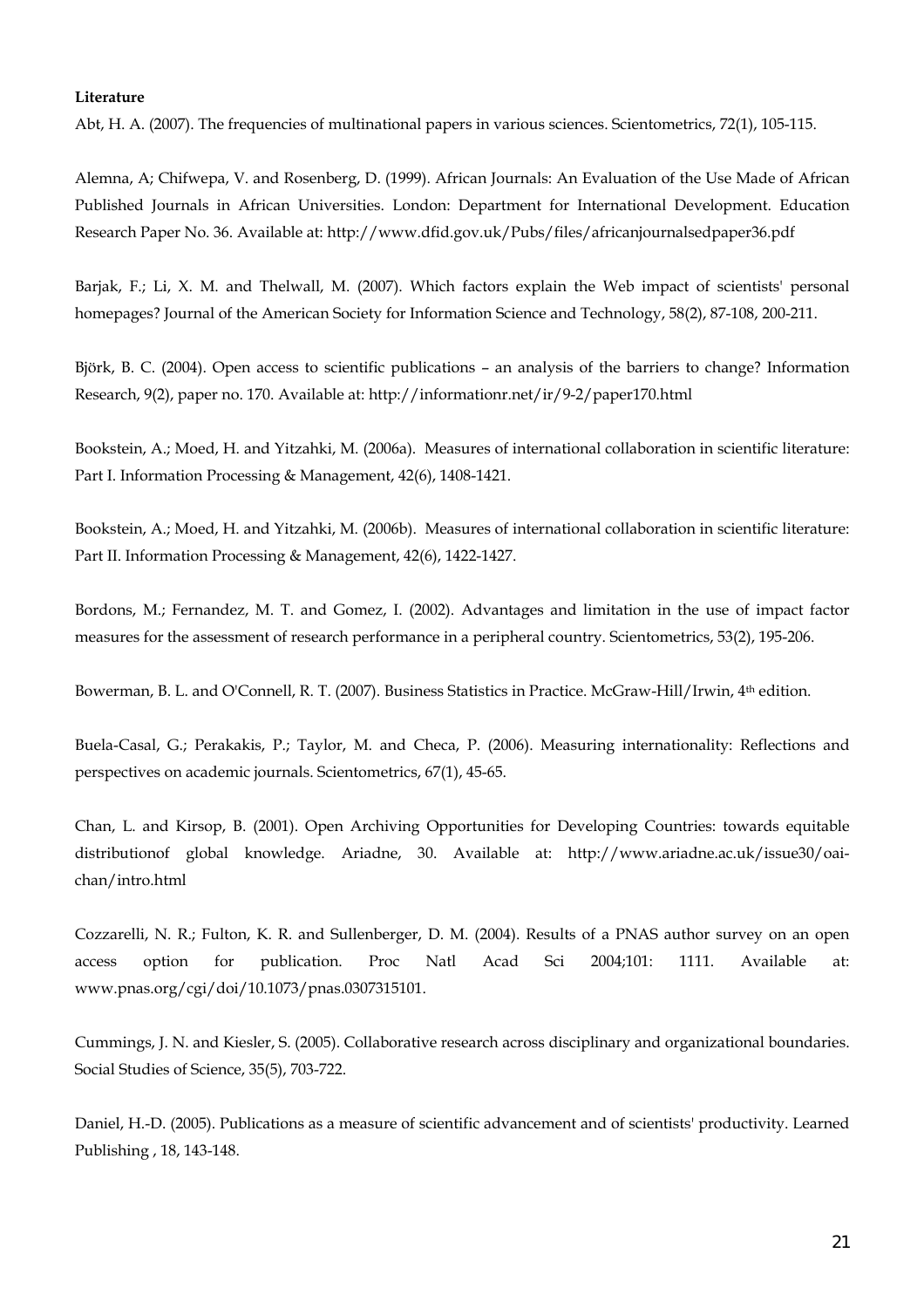Dinkel, A.; Berth, H.; Borkenhagen, A. and Brahler, E. (2004). On raising the international dissemination of German research: Does changing publication language to English attract foreign authors to publish in a German basic psychology research journal? Experimental Psychology , 51,(4), 319–328.

Dullemeijer, P. (1980). Dividing biology into disciplines: Chaos or multiformity? Journal Acta Biotheoretica, 29(2), 87-93.

Duque, R. B.; Ynalvez, M.; Sooryamoorthy, R.; Mbatia, P.; Dzorgbo, D.-B. and Shrum, W. (2005). Collaboration Paradox: Scientific Productivity, the Internet, and Problems of Research in Developing Areas. Social Studies of Science, 35(5): 755–85.

Frandsen, T. F. (2007). Journal self-citations - analysing the JIF mechanism. Journal of Informetrics, 1(1), 47-58.

Frandsen, T. F. & Nicolaisen, J. (2007). Intra-disciplinary differences in database coverage and the consequences for bibliometric research. Submitted to Journal of the American Society for Information Science and Technology.

Fry, J. (2006). Scholarly research and information practices: a domain analytic approach. Information Processing and Management, 42(1), 299-316.

Garfield, E. (1955). Citation Indexes for Science: A New Dimension in Documentation through Association of Ideas. Science, 122(3159), 108-11.

Garfield, E. (1996). How can impact factors be improved? British Medical Journal, 313(7054), 411-413.

Garfield, E. (1999). Journal impact factor: a brief review. Canadian Medical Association Journal, 161(8), 979-80.

Glänzel, W. and Moed, H.F. (2002). Journal impact measures in bibliometric research. Scientometrics, 53(2), 171- 193.

Glänzel, W. and Schubert, A. (2005). Domesticity and internationality in co-authorship, references and citations. Scientometrics, 65(3), 323-342.

Harnad, S.; Brody, T.; Vallieres, F.; Carr, L.; Hitchcock, S.; Gingras, Y.; Oppenheim, C.; Stamerjohanns, H. and Hilf, E. (2004). The green and the gold roads to Open Access. Nature Web Focus Available at: http://www.nature.com/nature/focus/accessdebate/21.html.

Hess, T.; Wigand, R. T.; Mann, F and von Walter, B. (2007). Management Report 1/2007. Open Access & Science Publishing, Ludwig-Maximilians-Universität Munich, Germany Institute for Information Systems and New Media In cooperation with: University of Arkansas at Little Rock, USA, Department of Information Science. Available at: http://openaccessstudy.com/Hess\_Wigand\_Mann\_Walter\_2007\_Open\_Access\_Management\_Report.pdf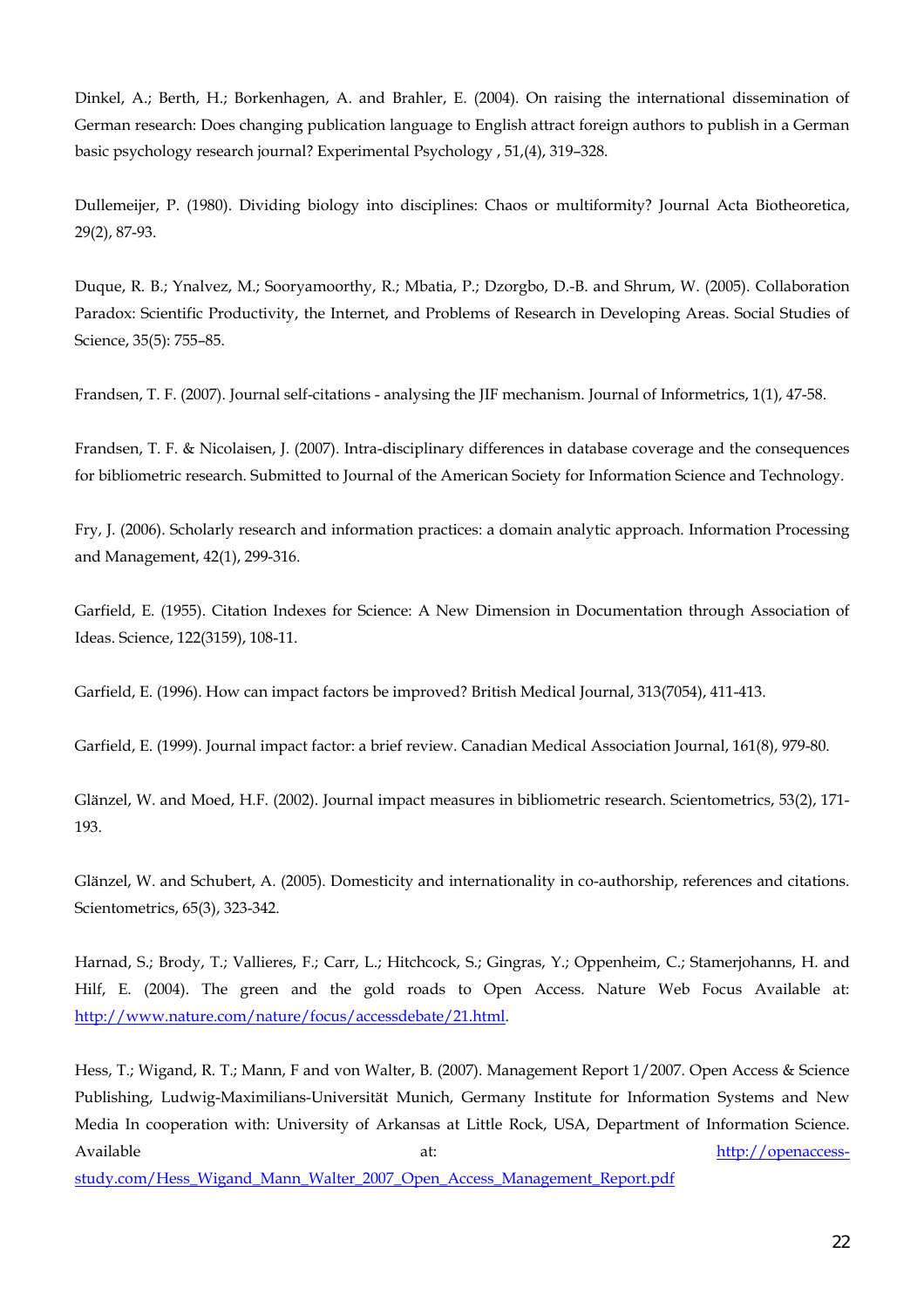Jappe, A. (2007). Explaining international collaboration in global environmental change research. Scientometrics, 71(3), 367-390.

Jenkins, C.; Probets, S.G.; Oppenheim, C. and Hubbard, B. (2007). ROMEO Studies 8: Self-Archiving: The Logic Behind the Colour Coding Used in the Copyright Knowledge Bank. Program, 41(2), 124-133.

Kaltenborn, K. F. and Kuhn, K. (2004). The journal impact factor as a parameter for the evaluation of researchers and research. Revista Espanola de Enfermedades Digestivas, 96(7), 460-476.

Katz, J. S. and Martin, B. R. (1997), What is research collaboration? Research Policy, 26(1), 1-18.

Kim, M. J. (2005). Korean science and international collaboration, 1995-2000. Scientometrics, 63(2), 321-339.

Kim, K.-W. (2006). Measuring international research collaboration of peripheral countries: taking the context into consideration. Scientometrics, 66(2), 231-240.

Kirshop, B. and Chan, L. (2005). Transforming access to research literature for developing countries. Serials Review, 31(4), 246-255.

Klamer, A. and van Dalen, H. P. (2002). Attention and the art of scientific publishing. Journal of Economic Methodology, 9(3), 289-315.

Kling, R. and McKim, G. (2000). Not Just a Matter of Time: Field Differences in the Shaping of Electronic Media in Supporting Scientific Communication. Journal of the American Society for Information Science, 51(14), 1306- 1320.

Lattin, J., Carroll, J.D., and Green, P.E. (2003). Analyzing multivariate data.

Laudel, G. (2002). Collaboration and reward. What do we measure by co-authorships. Research Evaluation, 11(1), 3-15.

Levine, M. (1965). Biology – one discipline or many? BioScience, 15(5), 346-348.

Lewison, G.; Anderson, J.; and Jack, J. (1995). Assessing track records. Nature, 377, 671.

Lor, P. J. and Britz, J. (2005). Knowledge production from an African perspective: International information flows and intellectual property. The International Information & Library Review, 37(2), 61-76.

Lorigo, L. and Pellacini, F. (2007). Frequency and Structure of Long Distance Collaborations in a Physics Community. Journal of the American Society for Information Science and Technology 58(10), 1497-1502.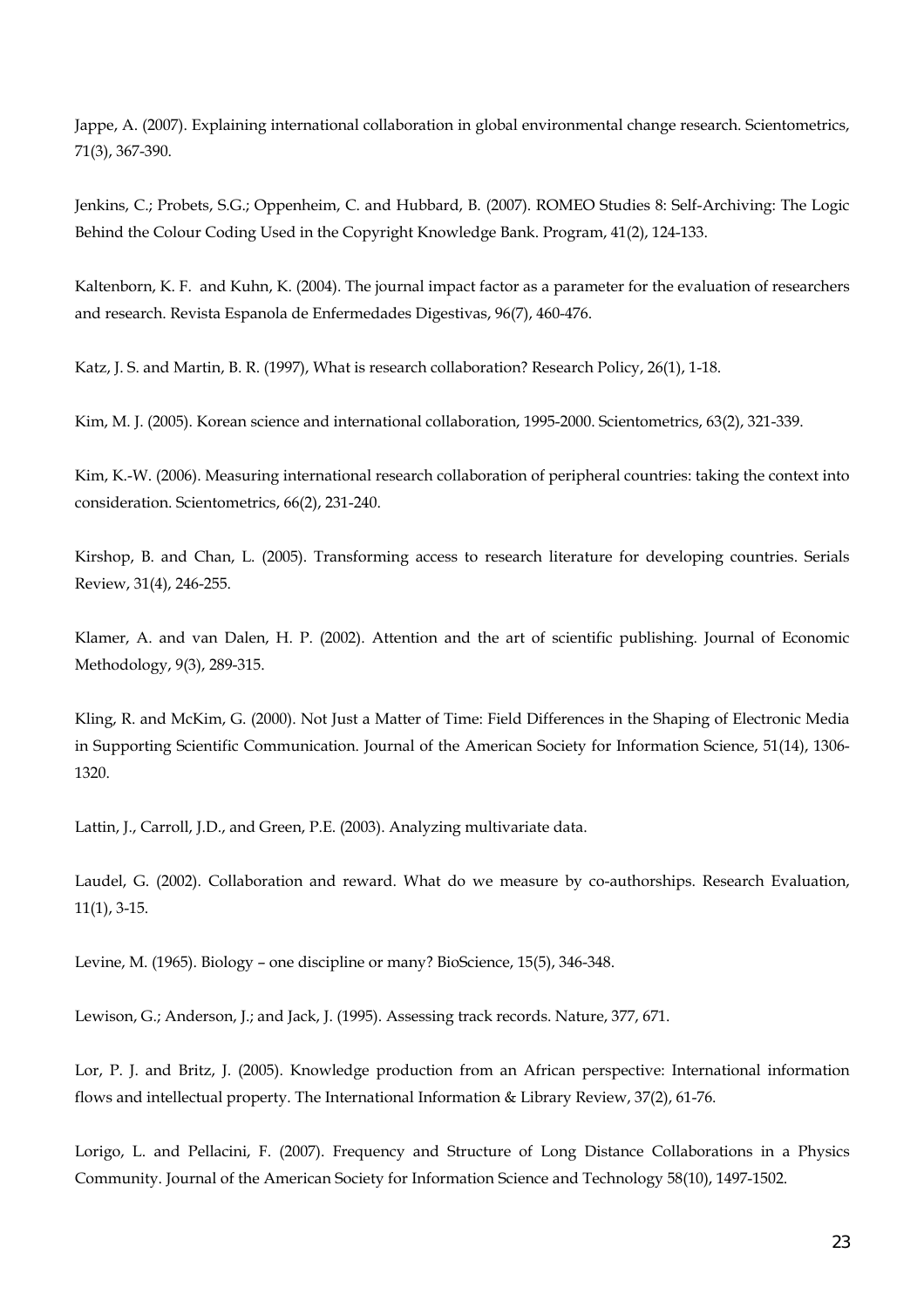Maffuli, N. (1995). More on citation analysis. Nature, 378, 760

Moed, H.F. (2005). Citation Analysis in Research Evaluation. Dordrecht, NL: Springer.

Nemeth, C. J. and Goncalo, J. A. (2005), Creative Collaborations From Afar: The Benefits of Independent Authors. Creativity Research Journal, 17(1), 1-8.

Nicholas, D.; Huntington, P. and Jamali, H. R. (2007). Open access in context: a user study. Journal of Documentation, 63(6), 853-878.

Nicholas, D.; Huntingdon, P. and Rowlands, I. (2005). Open access publishing: the views of some of the world's senior authors. Journal of Documentation, 61(4), 497-519.

O'Neill, J. (2000). The significance of an impact factor: implications for the publishing community. Learned Publishing, 13(2), 105-109.

Papin-Ramcharan, J. and Dawe, R. A. (2006). The Other Side of the Coin for Open Access Publishing - A Developing Country View. Libri, 56(1), 16-27.

Pelizzari E. (2003). Academic staff use, perception and expectations about open-access archives. A survey of social science sector at Brescia University. Available at: http://eprints.rclis.org/archive/00000737/01/Academic\_staff\_perception\_about\_Open\_archives.htm

Ponds, R.; van Oort, F. G. and Frenken, K. (2007). The geographical and institutional proximity of research collaboration. Papers in Regional Science 86(3), 423-444.

Pouris, A. and Richter, L. (2000). Investigation into state-funded research journals in South Africa. South African Journal of Science, 96, 98–104.

Price, D. J. de Solla (1965). Networks of Scientific Papers. Science, 149(3683), 510-515.

Puliselic, L. and Petrak, J. (2006) Is it enough to change the language? A case study of Croatian biomedical journals. Learned Publishing, 19(4), 299-306.

Richardson M, Saxby C. Experimenting with open access publishing. Nature 2004. Available at: www.nature.com/nature/focus/accessdebate/12.html.

Rowlands, I.; Nicholas, D. and Huntingdon, P. (2004a). Journal publishing: what do authors want? Available at: http://www.nature.com/nature/focus/accessdebate/31.html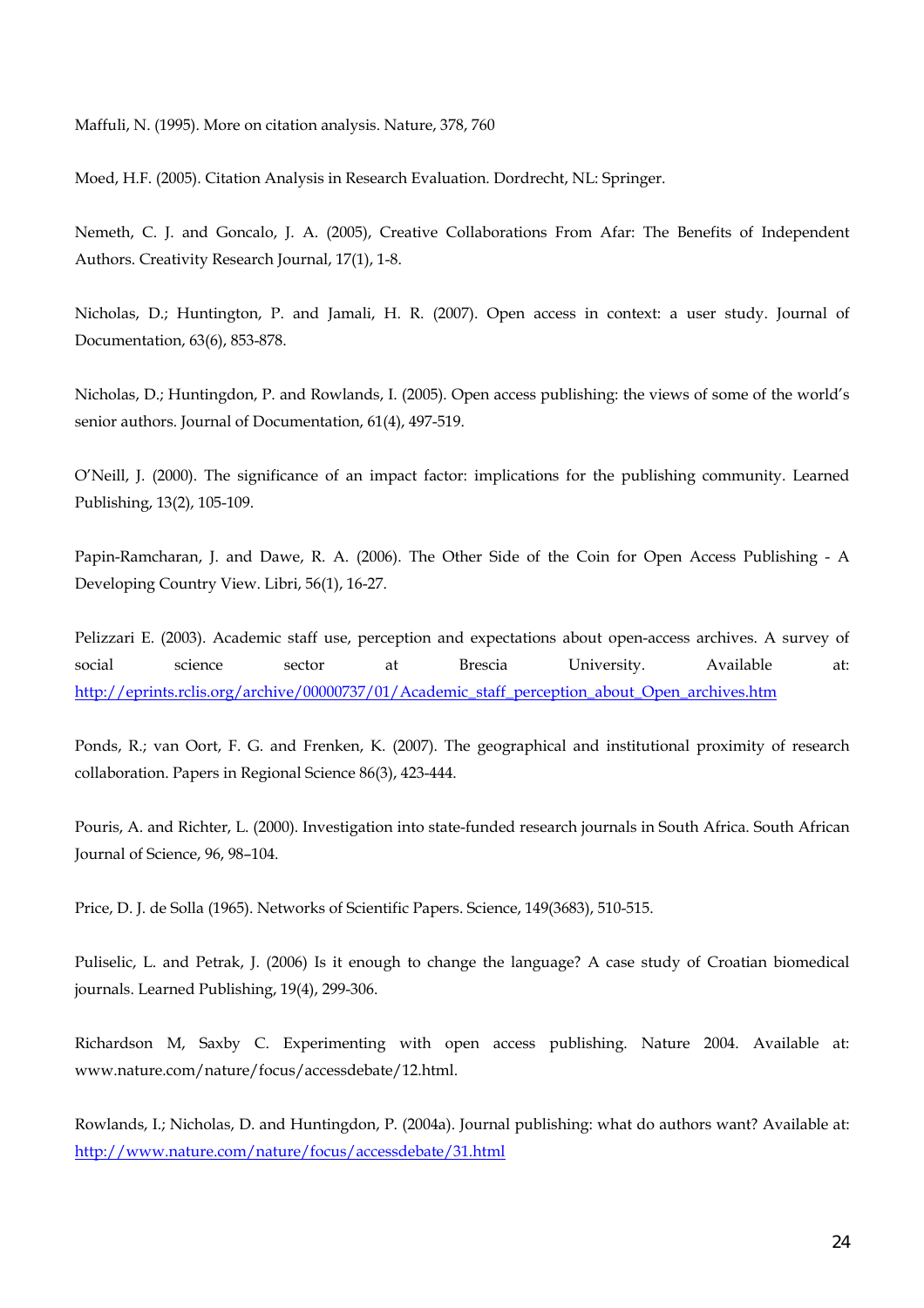Rowlands, I.; Nicholas, D. and Huntingdon, P. (2004b). Scholarly communication in the digital environment: what do authors want? Findings of an international survey of author opinion: project report. London: Centre for Information Behaviour and Evaluation of Research, Department of Information Science, City University, 2004.

Royle, J.; Coles, L.; Williams, D.; and Evans, P. (2007). Publishing in international journals: An examination of trends in chinese co-authorship. Scientometrics, 71(1), 59-86.

Saiz-Sallinas, J. I. (1996). Failed professor. Nature, 381,186.

Schroter, S. and Tite, L. (2006). Open Access publishing and author-pays business models: a survey of authors' knowledge and perceptions. Journal of the Royal Society of Medicine, 99, 141-148.

Schroter, S.; Tite, L. and Smith, R. Perceptions of open access publishing: interviews with journal authors. BMJ, Published 26 January 2005

Shrum, W. and Campion, P. (2000). Are Scientists in Developing Countries Isolated? Science, Technology, and Society 5(1), 1-34.

Shrum, W. (1997). View from afar: 'Visible' productivity of scientists in the developing world. Scientometrics, 40(2), 215-235.

Shrum, W. (2005). Reagency of the Internet, or, how I became a guest for science. Social Studies of Science, 35(5), 723-754.

Schubert, A. and Glänzel, W. (2006). Cross-national preference in co-authorship, references and citations. Scientometrics, 69(2), 409-428.

Sotudeh, H. and Horri, A. (2007). Tracking open access journals evolution: Some considerations in open access data collection validation. Journal of the American Society for Information Science and Technology, 58(13), 2145- 2156.

Swan, A. and Brown, S. (2005) Open access self-archiving: An author study. Technical Report, External Collaborators, Key Perspectives Inc.

Tijssen, R. J. W.; Mouton, J.; Van Leeuwen, T. N. and Boshoff, N. (2006). How relevant are local scholarly journals in global science? A case study of South Africa. Research Evaluation, 15(3), 163-174.

Tijssen, R. J. W. and Van Leeuwen, T. N. (2006). Measuring impacts of academic science on industrial research: a citation-based approach. Scientometrics, 66(1), 55-69.

Törmä, S., and Vakkari, P. (2004). Discipline, availability of electronic resources and the use of Finnish National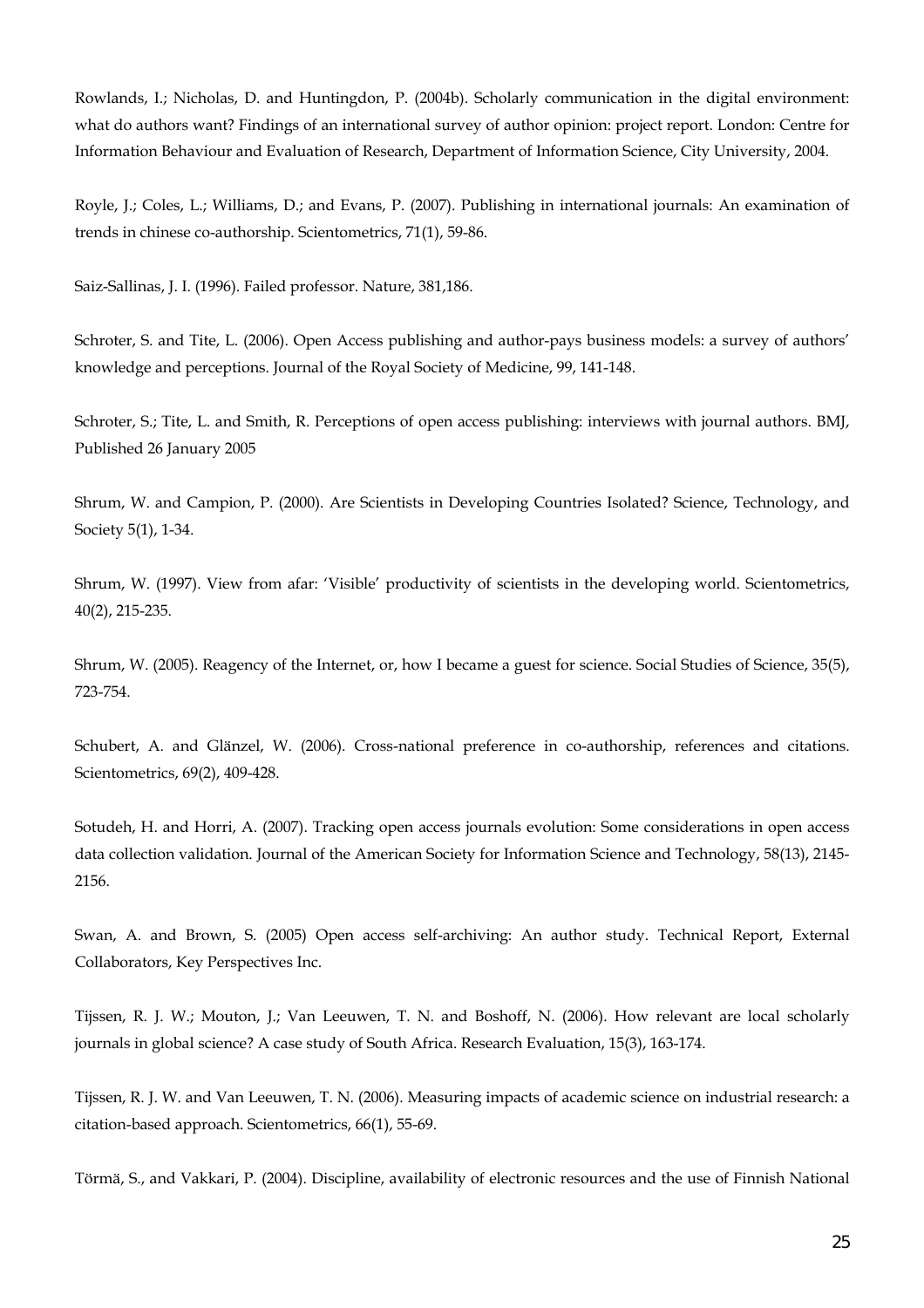Electronic Library - FinELib. Information Research , 10(1), Paper No. 204. Available at: http://informationr.net/ir/10-1/paper204.html.

Tsay, M.-Y. (2006). Journal self-citation study for semiconductor literature: Synchronous and diachronous approach. Information Processing & Management, 42(6), 1567-1577.

van Dalen, H. P. and Henkens, K. (2005). Signals in science - On the importance of signaling in gaining attention in science . Scientometrics, 64(2), 209-233.

Velho, L. (1986), The meaning of citation in the context of a scientifically peripheral country, Scientometrics, 9(1- 2), 71–89.

Vinkler, P. (1986). Evaluations of some methods for relative assessment of scientific publications. Scientometrics, 10, 157-178.

Wagner, C. S. (2005) Six case studies of international collaboration in science. Scientometrics 62(1), 3–26.

Wagner, C. S. and Leydesdorff, L. (2005). Network structure, self-organization, and the growth of international collaboration in science. Research Policy, 34(10), 1608-1618.

Wellcome Trust (2004). Costs and business models in scientific research publishing: a report commissioned by the Wellcome Trust. April 2004. Available at: www.wellcome.ac.uk/publications.

White, H. (2001). Authors as citers over time. Journal of the American Society for Information Science and Technology, 52(2), 87-108.

Willinsky, J. (2006). The Access Principle – the case for open access to research and scholarship. The MIT Press 2006.

Xuemao, W. and Chang, S. (2006). Open Access – Philosophy, Policy and Practice: A Comparative Study. Proceedings of the World Library and Information Congress: 72nd IFLA General Conference and Council, Seoul, Korea. Available at: http://www.ifla.org/IV/ifla72/papers/157-Wang\_Su-en.pdf.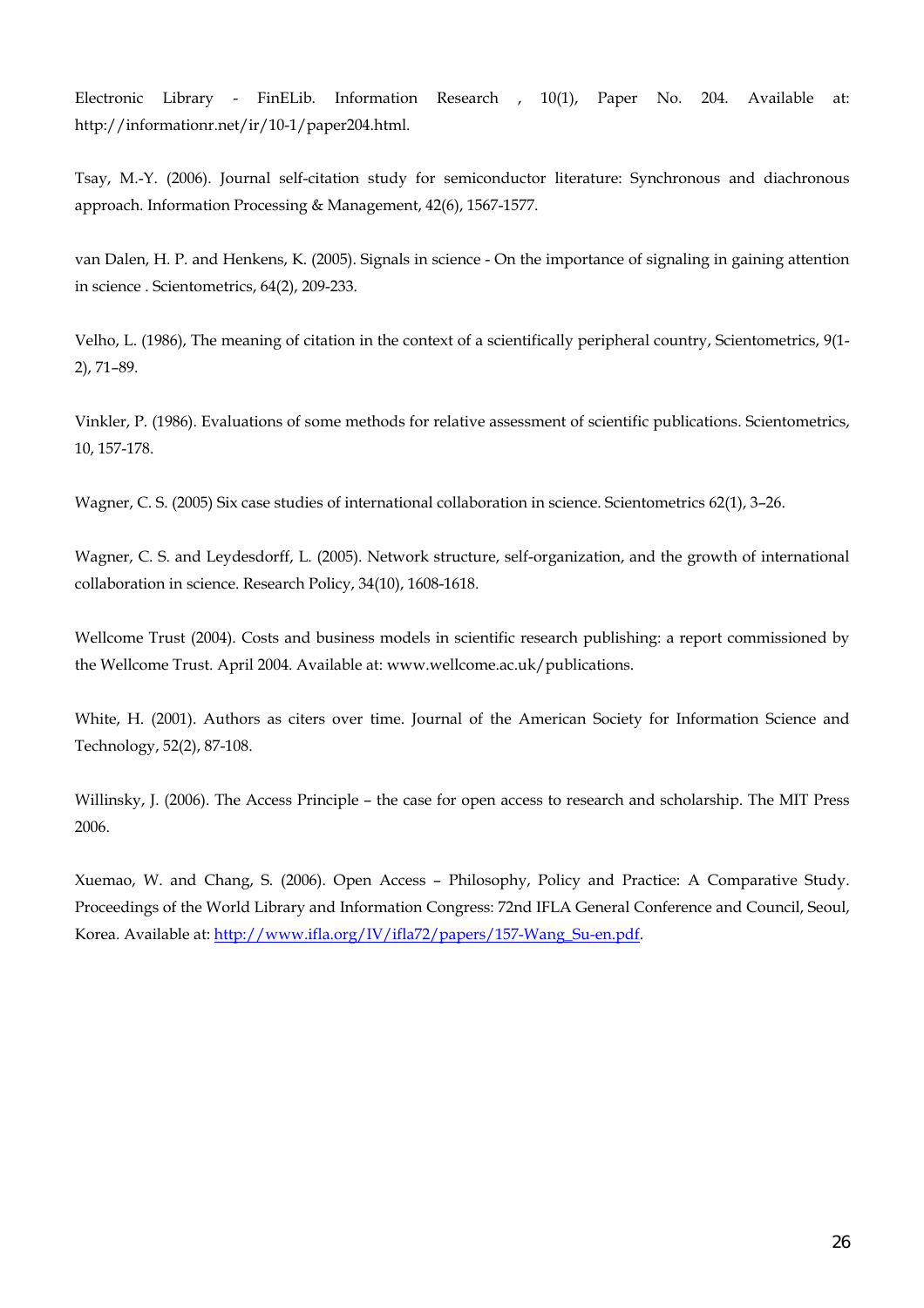#### **Appendix 1. List of included journals in the study**

Acta Biochimica Polonica Acta Bioquimica Clinica Latinoamericana Acta Protozoologica Acta Zoologica. Advances in Applied Microbiology Advances in Biochemical Engineering Biotechnology African Entomology African Zoology Agricultural and Forest Entomology American Journal of Hematology American Journal of Primatology American Museum Novitates Animal Biology Animal Biotechnology Animal Genetics Annales Zoologici Annals of Applied Biology Annals of Human Biology Annual Review of Entomology Annual Review of Genetics Annual Review of Microbiology Apidologie Applied Biochemistry and Microbiology Applied Entomology and Zoology Archives of Biochemistry and Biophysics Archives of Insect Biochemistry and Physiology Archives of Microbiology Behavior Genetics Biochemistry BioControl Biological Chemistry Biological Research Biology Bulletin Bioprocess and Biosystems Engineering Bioscience Bioscience, Biotechnology, and Biochemistry Biotechnology Advances Biotechnology Letters BMC Biotechnology BMC Evolutionary Biology BMC Genetics BMC Genomics BMC Microbiology Brazilian Archives of Biology and Technology Brazilian Journal of Microbiology

Canadian Entomologist Canadian Journal of Microbiology Caribbean Journal of Science Clinical Biochemistry Clinical Microbiology and Infection Contributions to Zoology Critical Reviews in Biotechnology Current biology Current Microbiology Current Opinion in Chemical Biology Current Opinion in Genetics & Development Developmental Biology Electronic Journal of Biotechnology Entomologica Fennica Entomological News Ethology European Journal of Entomology Experimental & Molecular Medicine FASEB Journal Florida Entomologist Folia Parasitologica Folia Zoologica Food Biotechnology Food Microbiology Food Technology and Biotechnology Frontiers in Bioscience Genes & Genetic Systems Genes, Brain and Behavior Genetics and Molecular Biology Genome Genomics IEEE Transactions on Information Technology in Biomedicine Indian Journal of Biochemistry and Biophysics Insect Molecular Biology Insectes Sociaux International Journal of Acarology International Journal of Molecular Sciences International Microbiology Italian Journal of Zoology Journal of Animal Ecology Journal of Applied Entomology Journal of Basic Microbiology Journal of Biochemistry and Molecular Biology Journal of Biomedicine and Biotechnology Journal of Biosciences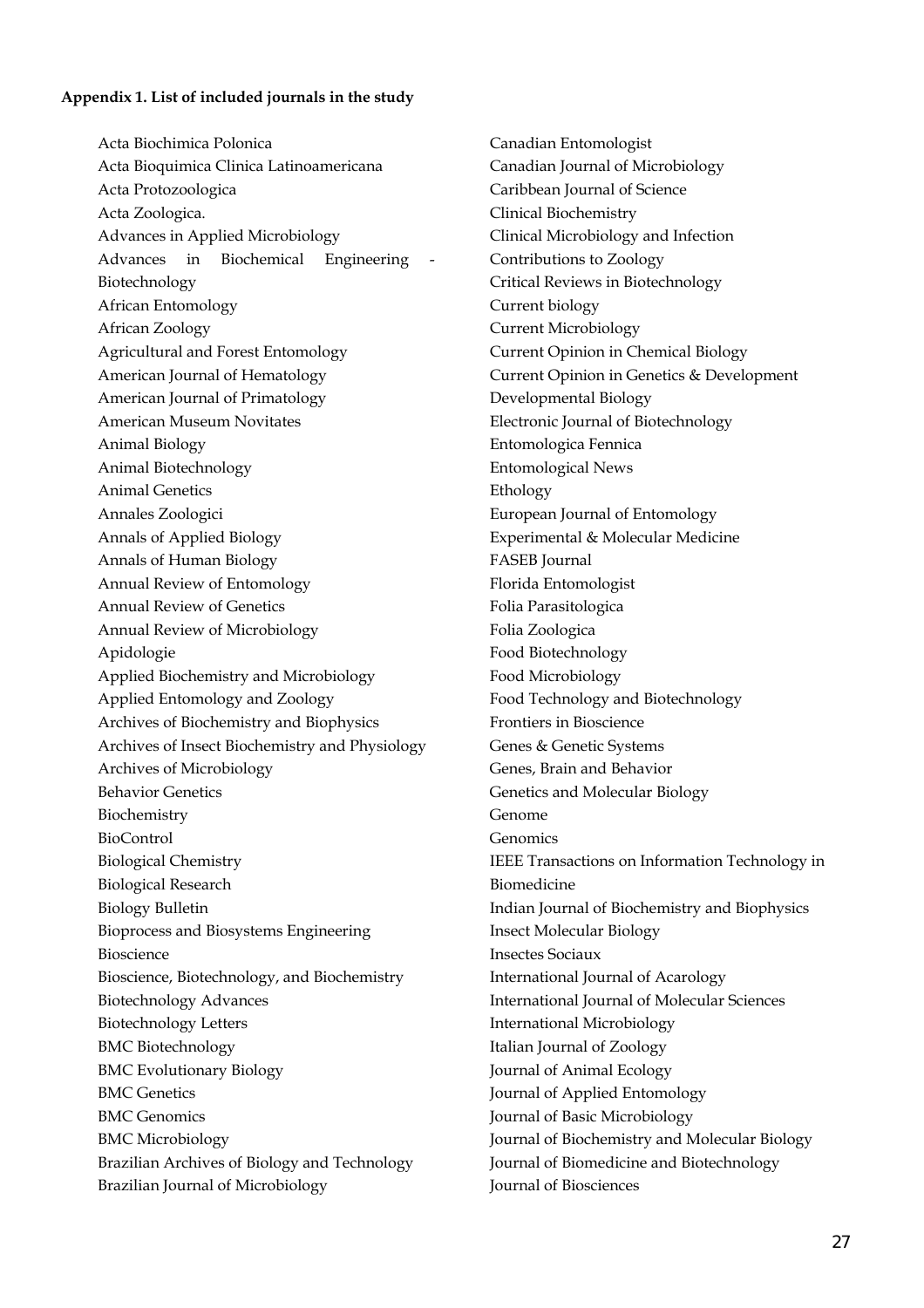Journal of Chemical Technology and Biotechnology Journal of Clinical Microbiology Journal of Genetics Journal of Insect Behavior Journal of Insect Physiology Journal of Lipid Research Journal of Microbiology Journal of Microbiology and Biotechnology Journal of Molecular Catalysis B: Enzymatic Journal of Pest Science Journal of Plant Biochemistry and Biotechnology Journal of Proteome Research Korean Journal of Genetics Laboratory Animals Medical & Veterinary Entomology Microbiology and Immunology Microbiology and Molecular Biology Reviews Molecular and Cellular Biology Molecular Biology Molecular BioSystems

Molecular Vision Mutagenesis Nature Biotechnology Neurogenetics North American Journal of Aquaculture Nucleic Acids Research Physiological Entomology PLOS Biology Process Biochemistry Raffles Bulletin of Zoology Russian Journal of Genetics **Steroids** Structure Systematic Biology Trends in Biochemical Sciences Trends in Biotechnology Trends in Microbiology Zoo Biology Zoologicheskii Zhurnal Zoosystema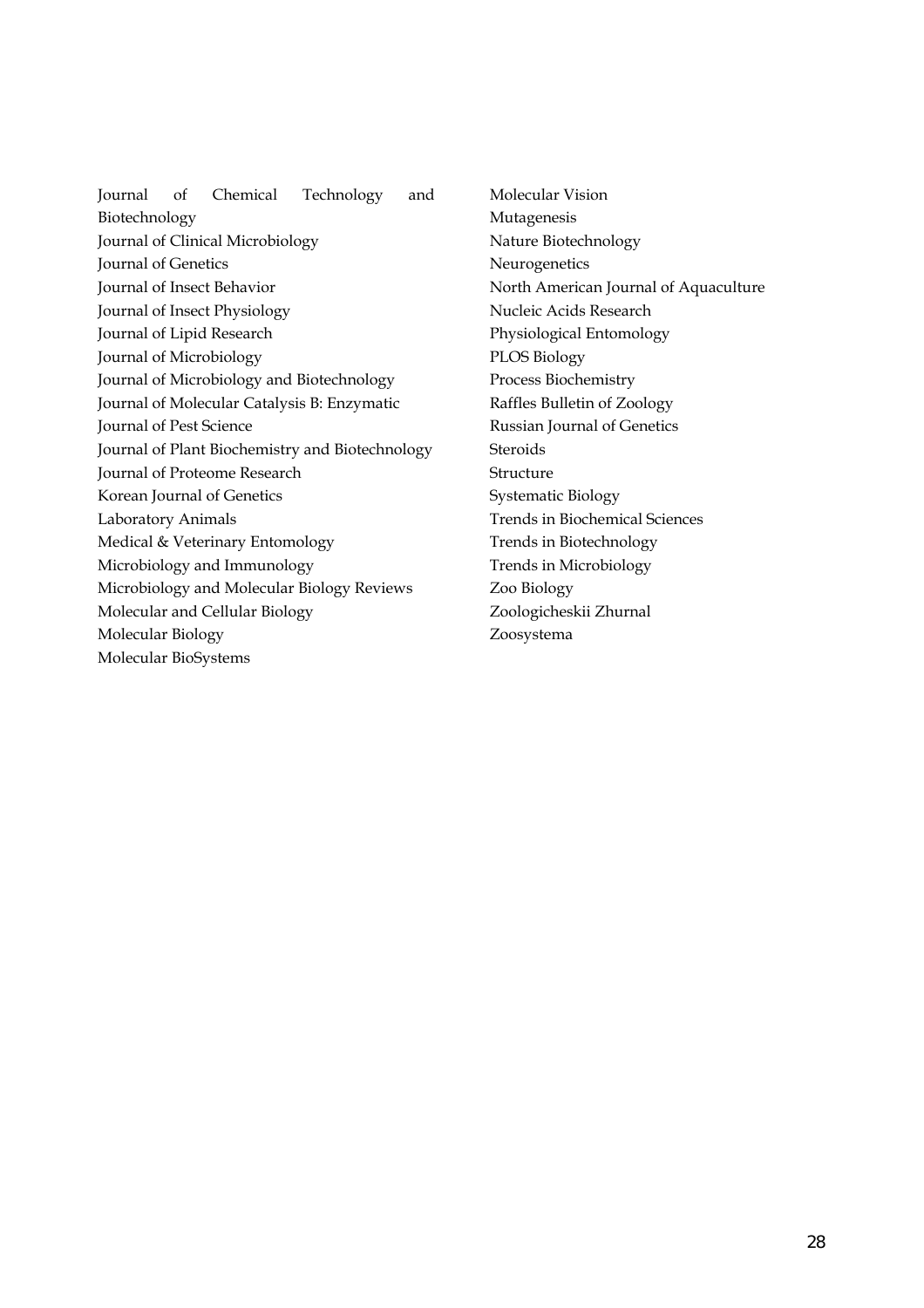|                      | $\overline{2}$ | 3       | $\overline{4}$ | 5       | 6       | $\overline{7}$ | $8\,$   | 9       | $10\,$  | 11     |
|----------------------|----------------|---------|----------------|---------|---------|----------------|---------|---------|---------|--------|
| $1$ JIF              | $-.13$         | $-16*$  | $-.22*$        | .44     | .10     | .06            | .02     | $-.32*$ | $.49*$  | $-.11$ |
| 2 OA                 |                | $-.17*$ | .02            | $-.01$  | .004    | .04            | .02     | $.38*$  | $-.13$  | .05    |
| 3 Entomology         |                |         | $-.14$         | $-19*$  | $-.21*$ | $-.19*$        | $-.19*$ | $-.11$  | $-.09$  | $-.07$ |
| 4 Zoology            |                |         |                | $-.19*$ | $-.26*$ | $-13$          | $-.19*$ | $-.02$  | $-.17*$ | .11    |
| 5 Microbiology       |                |         |                |         | $-.01$  | $-.01$         | $-.13$  | .05     | $.18*$  | $-.07$ |
| 6 Biochemistry       |                |         |                |         |         | $-.06$         | .07     | .06     | .02     | .11    |
| 7 Genetics           |                |         |                |         |         |                | $-.13$  | $-.004$ | .06     | $-.07$ |
| 8 Biotechnology      |                |         |                |         |         |                |         | .03     | .11     | $-.07$ |
| 9 Geographic         |                |         |                |         |         |                |         |         | $-.17$  | .26    |
| location of journal: |                |         |                |         |         |                |         |         |         |        |
| developing country   |                |         |                |         |         |                |         |         |         |        |
| 10 Share of reviews  |                |         |                |         |         |                |         |         |         | $-.03$ |
| 11 Share of articles |                |         |                |         |         |                |         |         |         |        |
| not in English       |                |         |                |         |         |                |         |         |         |        |

**Appendix 2. Inter-correlations of the independent variables in the first model.** 

 $*$  p < .05 level (two-tailed).